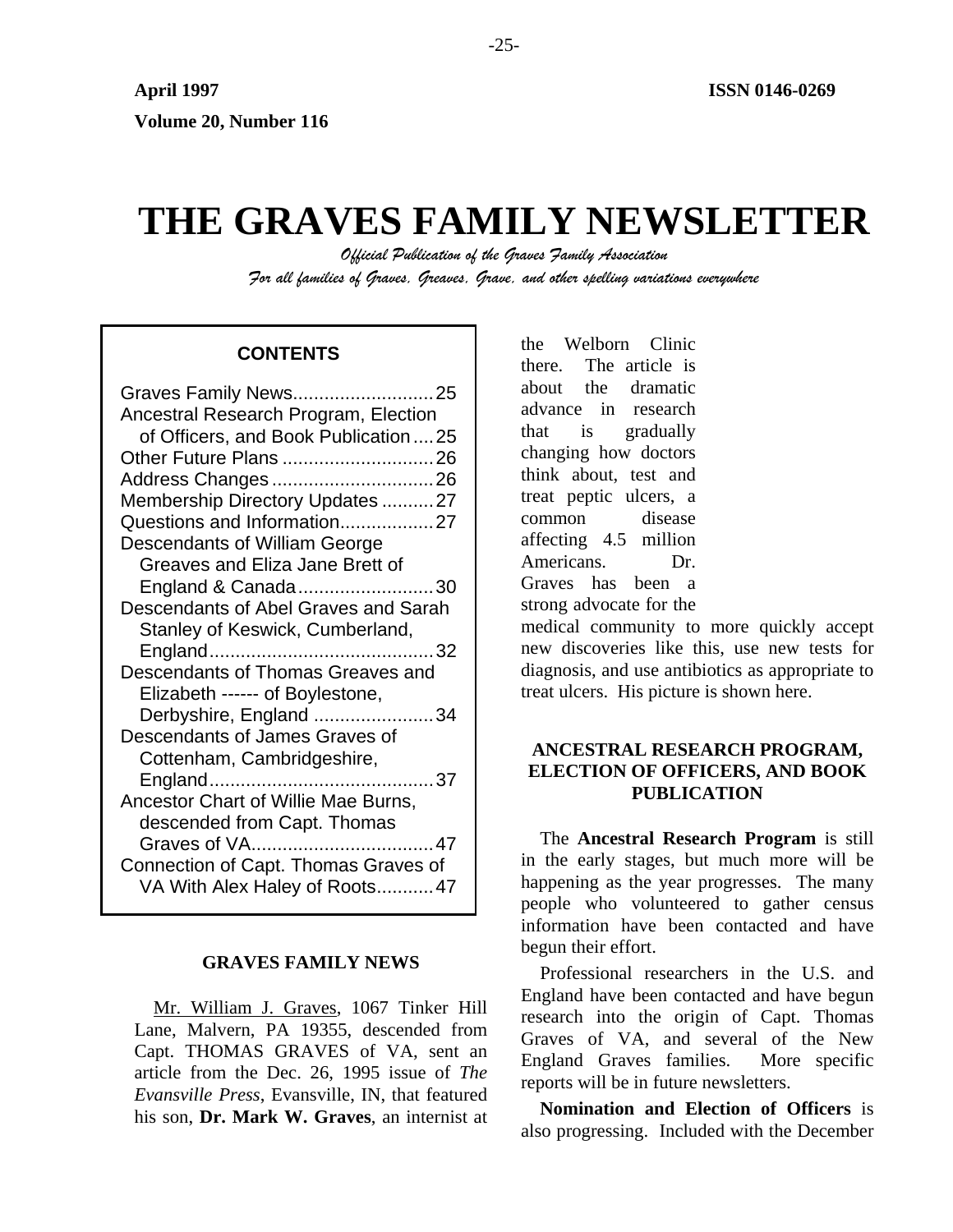1996 and February 1997 issues of the newsletter was a form for suggestions for nominating committee and for all GFA officers. The nominating committee will submit a slate of officers in an election to be held later this year. The Association has not previously had a full slate of officers. Although many of our members (and others) have done research and helped in many ways, most of the activities of the GFA (publishing the newsletter, membership directory, and family books, organizing and conducting reunions, etc.) have been done by your editor (Kenneth V. Graves). By involving more people, it is expected that we will not only be able to do more things better, but that they will

**Memberships:** 

**Regular (U.S. & Canada) \$20/year Other countries (air mail) \$30/year Sustaining (U.S. & Canada) \$40/year Other countries (air mail) \$50/year Life (U.S./Canada, 62 and older) \$600 one time Foreign memberships must be paid by money order in U.S. dollars. All back issues (1976 present) are available at current price.** 

**Newsletter only available to individuals as part of Graves Family Association membership. No charge for queries.** 

**Published by:** 

**THE GRAVES FAMILY ASSOCIATION 261 South St., Wrentham, MA 02093 Internet Home Page:**  http://www.andrews.edu/~calkins/gravesfa.html **ADDRESS CHANGES** 

**Newsletter Editor: Kenneth Vance Graves 261 South St., Wrentham, MA 02093 (508)384-8084 Internet: kgraves239@aol.com** 

**Treasurer: Elaine Tobias, Overland Park, KS Director, On-line Computer Help: H. W. ("Bud") Graves, Veradale, WA Internet: dfrh81a@prodigy.com Director, Internet Home Page: Keith G. Calkins, Berrien Springs, MI Internet: calkins@andrews.edu J. S. Graff Family: Karen Avery Miller, 8508 Town House Row, Dallas, TX 75225** *New Members* 

happen in a more timely way.

**Book publication** is one of the activities that has suffered because of not enough time. There will indeed be books published for all the various Graves and Greaves families (I know it is difficult to wait for that to happen, but try to be patient). The order of publication will be: Graves Families of Randolph Co., NC, John Graves of Concord, MA, John Graves of Frederick Co., VA, Capt. Thomas Graves of VA, and then others.

#### **OTHER FUTURE PLANS**

One of the things we want to do in 1997 is to take advantage of the Internet and the increasing availability of computers more fully. One example of this is a suggestion from Ms. Charlotte A. Kennedy, 302 Torbett St., No. 152, Richland, WA 99352 to make the newsletter available on-line. Options would include:

- Sending the newsletter to members as email instead of or in addition to the regular printed copy.
- Allowing members to download the newsletter from the GFA website.

Let us know what you think of either of these options, or whether you can think of something better.

Mrs. Melba Yandel, descended from JOHN GRAVES and Eliza ------ of ME, moved from Tallahassee, FL to 9509 Byron Ave., Surfside, FL 33154.

Mr. Billy E. Green, descended from JOHN GRAVES (JOHANN SEBASTIAN GRAFF) has moved from McMinnville, OR to P.O. Box 1103, Thermopolis, WY 82443.

# **Research Coordinators MEMBERSHIP DIRECTORY UPDATES**

**Internet: 76514.3660@compuserve.com** BERKES, Mrs. Darlene V.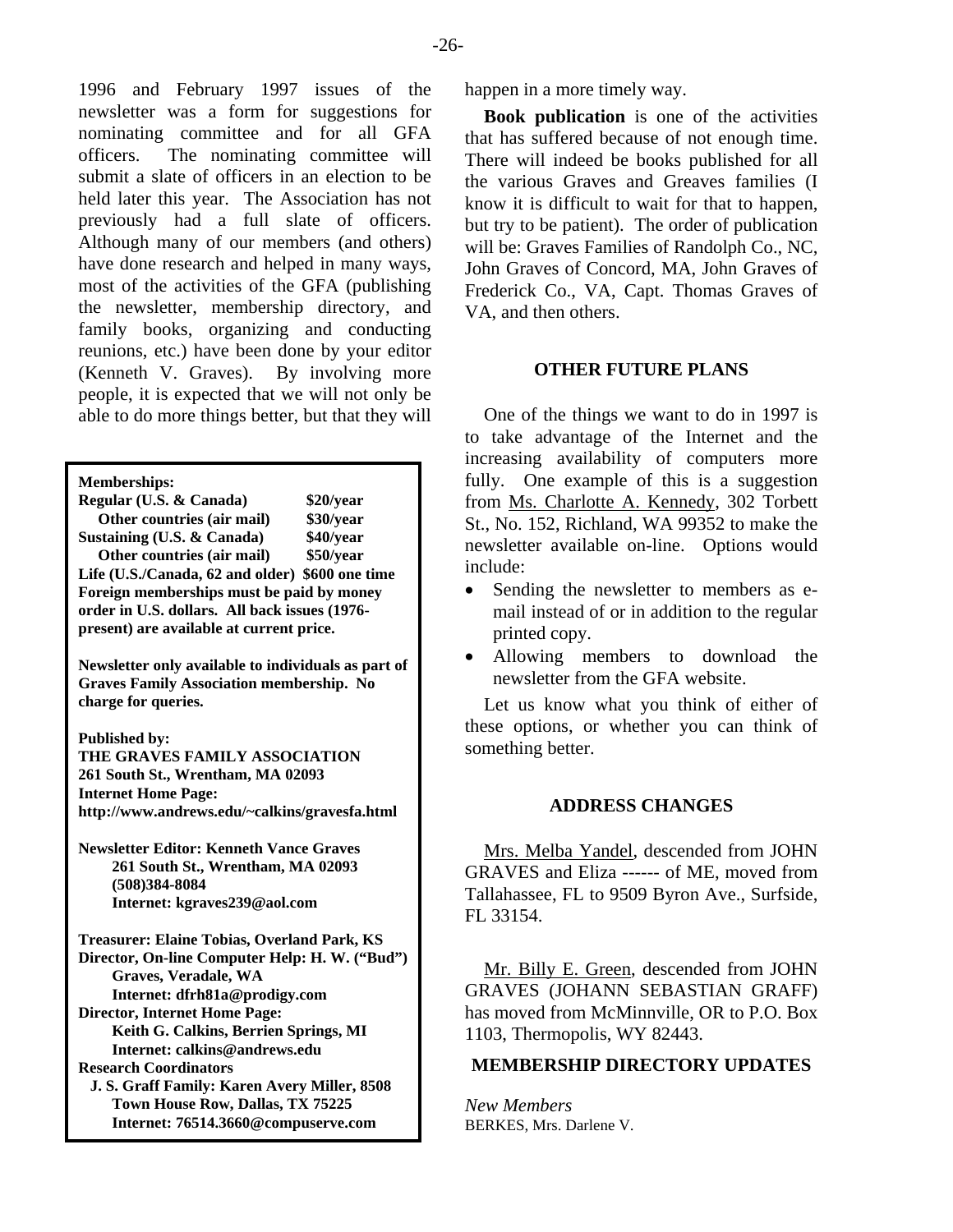BROWN, Mrs. Linda D. 2725 Stamm Drive, Antioch, CA 94509-5046 Ancestry: Thomas Graves of Hartford, CT

EDENS, Ms. Gayle Route 2, Box 9E, Leonardtown, MD 20650 Ancestry: John Greaves of St. Mary's Co., MD

FADENRECHT, Mrs. Doris May 128 Mathews Ave., New Britain, Bucks Co., PA 18901- 5120 Ancestry: Samuel Graves of Lynn, MA (#2802 in book)

FREEMAN, Mr. Mark Wayne 5910 Jester Drive, Garland, TX 75044 Ancestry: James Graves and Mary Copeland of VA & GA

GRAVES, Mr. Gary F. 1701 East 47<sup>th</sup> St., Texarkana, AR 71854 Ancestry: Capt. Thomas Graves of VA, via Francis<sup>2</sup>, Thomas<sup>3</sup>, Richard<sup>4</sup>, Richard<sup>5</sup>, James<sup>6</sup>, Robert P.<sup>7</sup>

GRAVES, Mr. James Bernard 203 Lenox Avenue, Severna Park, MD 21146 Ancestry: John Greaves of St. Mary's Co., MD

GRAVES, Mr. Norman F. 21 Main St., PO Box 90, Williamsburg, MA 01096 Ancestry: Thomas Graves of Hartford, CT, via #3528

HOYER, Ms. Anita M. 1669 Haft Drive, Reynoldsburg, OH 43068-3060 Ancestry: John Graves and Sarah Catherine Noble of MD & KY

JUZWIAK, Mrs. Karen Lynne HSC  $1/10^{th}$  SFG, CMR 445, Box 255, APO, AE 09046 Ancestry: William B. Graves and Elizabeth of NC & IN

LAUN, Mr. Louis F. 25 Spring Lane, Chappaqua, NY 10514-2607 Ancestry: Thomas Graves of Hartford, CT (#4658)

LEONARD, Mrs. Betty Wyatt 4308 Willow Bend Rd., Decatur, AL 35603 Ancestry: Capt. Thomas Graves of VA, via Thomas<sup>5</sup> m. Ann Davenport, Thomas<sup>6</sup>, William Bartlett<sup>7</sup>, Joseph Robert Pettus<sup>8</sup>, Robert N.<sup>9</sup>

MITTON, Mr. R. Lloyd 67 Mary St., Thamesville, Ontario N0P 2K0, Canada Ancestry: Lt. William Graves & Elizabeth Williams of MA, NS & NB, Canada

NAULT, Mr. Wesley R. 172 Canterbury Road, Mount Laurel, NJ 08054 Ancestry: Oliver P. Graves and Mary Caroline Marsh of NY & WI

KNOTT, Mrs. Regina Ann Graves 22340 Chancellors Run Rd., Great Mills, MD 20634 Ancestry: John Greaves of St. Mary's Co., MD

PAUL, Mrs. Patricia A. 6100 Saline-Ann Arbor Road, Saline, MI 48176 Ancestry: James Stephen Graves and Eliza Jane Walker of NC & Marshall Co., AL

STUBBEMAN, Mr. David Graves 54 Rue Maison, Abilene, TX 79605-4710 Ancestry: John Graves and Mollie Graves of Fort Smith, AR & TX

WIGGINS, Mr. Robert B. 4501 Connecticut Ave. NW, #323, Washington, DC 20008 Ancestry: Capt. Thomas Graves of VA, via Katherine<sup>2</sup>, Sarah Sprigg<sup>3</sup>, Sarah Peerce<sup>4</sup>, Margaret Beall<sup>4</sup>

WINN, Mrs. Anne Hoffman 18276 Cameron Road, Gordonsville, VA 22942-8000 Ancestry: Capt. Thomas Graves of VA, via Francis<sup>2</sup>, Thomas<sup>3</sup>, John<sup>4</sup>, Thomas<sup>5</sup>, John<sup>6</sup>, Anne<sup>7</sup> m. James P. Sims

WOJTASEK, Mrs. Catherine Ann 624 East 3350 North, North Ogden, UT 84414-1682 Ancestry: John Graves of Concord, MA

WOLFE, Mrs. Wanda Graves 21730 Old Alturas Road, Redding, CA 96003 Ancestry: Charles Graves and Eva M. Ward

#### **QUESTIONS AND INFORMATION**

#### *MISCELLANEOUS GRAVES FAMILIES*

Mrs. Nedra B. Brill, 2410 NE 58th Ave., Portland, OR 97213-4002, descended from JAMES GRAVES of Cambridgeshire, England, is Editor of *Henckel Genealogical Bulletin*. She received the following from a Hinkle descendant, and she would like to identify/trace Jacob Hinkle mentioned in it.

*SC Deed Abstracts, 1776-1783*, by Brent Holcomb, A5, 143-150. Lease & Release, 8 & 9th Oct. 1776. **Jas [James] Graves** of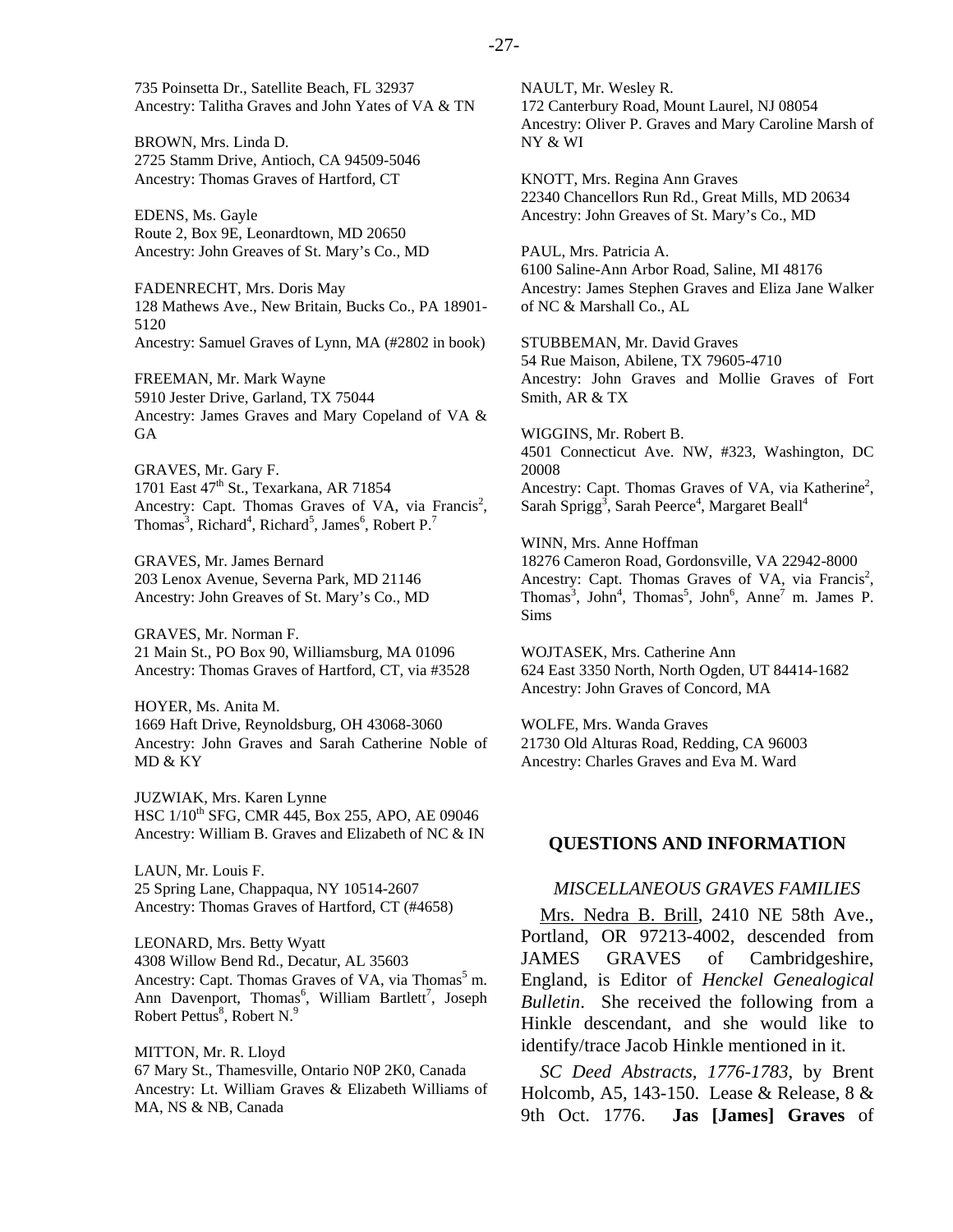Charlestown, SC, bricklayer, to John Witter of St. Andrews parish, planter, where Thos. [Thomas] Graves late of St. Andrews Parish, planter, was seized of tract of 224 Ac near Wappoo Creek in St. Andrews Parish, adjoining lands of Jacob Hinkle, marsh lands of Thos. Horry Esqr, lands of Jeremiah Savage, Esqr, and by his will da 3 May 1762 did devise unto his son Jas Graves 2/3 parts of said plantations, the other third part he gave to the use of his wife Elizabeth Graves during her natural life and at her death to go to and descend to his son Jas. Graves, and said Eliz. Graves has since departed this life, and said Jas. Graves gave bond in the sum of £3000 for payment of £1500 SC money before 1 Jan 1777, mortgage of tract of 224 Ac. Jas. Graves (LS). Wit: Izabella Sheed, Geo Sheed. Proved in Charlestown Fody/nrgptr John Huger, Esqr, by the oath of Geo Sheed 10 Oct. 1776. Recorded 24 Oct. 1776.

Mrs. Penny Redington, 110 North College, Waxahachie, TX 75165, descended from Capt. THOMAS GRAVES of VA, sent the following article from *The Dallas Morning News*, Sunday, Dec. 8, 1996, about F. M. "(Blackie") Graves.

# **"Longhorn breed boasts storied past**

Rancher's herd preserves Texas symbol By Cindy Horswell, *Houston Chronicle*

Dayton, Texas — Astride his faithful steed, 77-year-old Blackie Graves stood his ground as a Texas longhorn, which could have easily skewered him like a shish kebab, began to charge...

Mr. Graves recently marked his 42nd annual roundup since he began preserving the historic breed — a breed that by the 1920's had grown closer to extinction than the buffalo or whooping crane.

The U.S. Department of Agriculture officially calls the breed "Texas longhorn," because this is where it made its debut in this country before gaining its fame on long trail drives.

He is a charter member of the Texas Longhorn Breeders Association of America, founded in 1964 to protect what has become a Texas symbol — ranking right up there with the bluebonnet, the armadillo and oil.

The association in 1992 honored him as a pioneer for his devotion to safeguarding the breed.

Today, Mr. Graves continues to feel more comfortable seated in a saddle than an easy chair...

He leaves home by 6 a.m. each day to tend the 250 longhorns — one of the largest herds in the area — that graze on his  $4,000$ -acre spread in Liberty County about 40 miles east of Houston...

Mr. Wirick and others call Mr. Graves by his nickname, Blackie, which is emblazoned on the back of his black jacket.

"That name started as a joke in high school because I was white-headed. Only then it was blond, not gray," said Mr. Graves with a chuckle. He doffs his cowboy hat to smooth back his milk-white hair.

He brands the skittish young calves with the skill of an artist. He uses an iron hook known as a "running iron" — instead of a stamp with a pre-formed logo that most ranchers use today...

Mr. Hylton, who has been researching the breed for 20 years, says longhorns may be traced to "Jacob's cattle in the Bible." Herototus, a 10th century historian, described "spotted" cattle being captured from Israel and taken to Assyria in 721 B.C., he said.

Historians say that the Moors brought longhorns from North Africa to Spain. Columbus brought the first herd from Spain to Santa Domingo in 1493, and longhorns grazed northward.

The cattle entered Texas in 1690 when 200 head were driven to a mission near Sabine Pass..."

(ED. NOTE: The sister of Blackie Graves, Mrs. Lois Graves Moore, recently joined the Association. They are descended from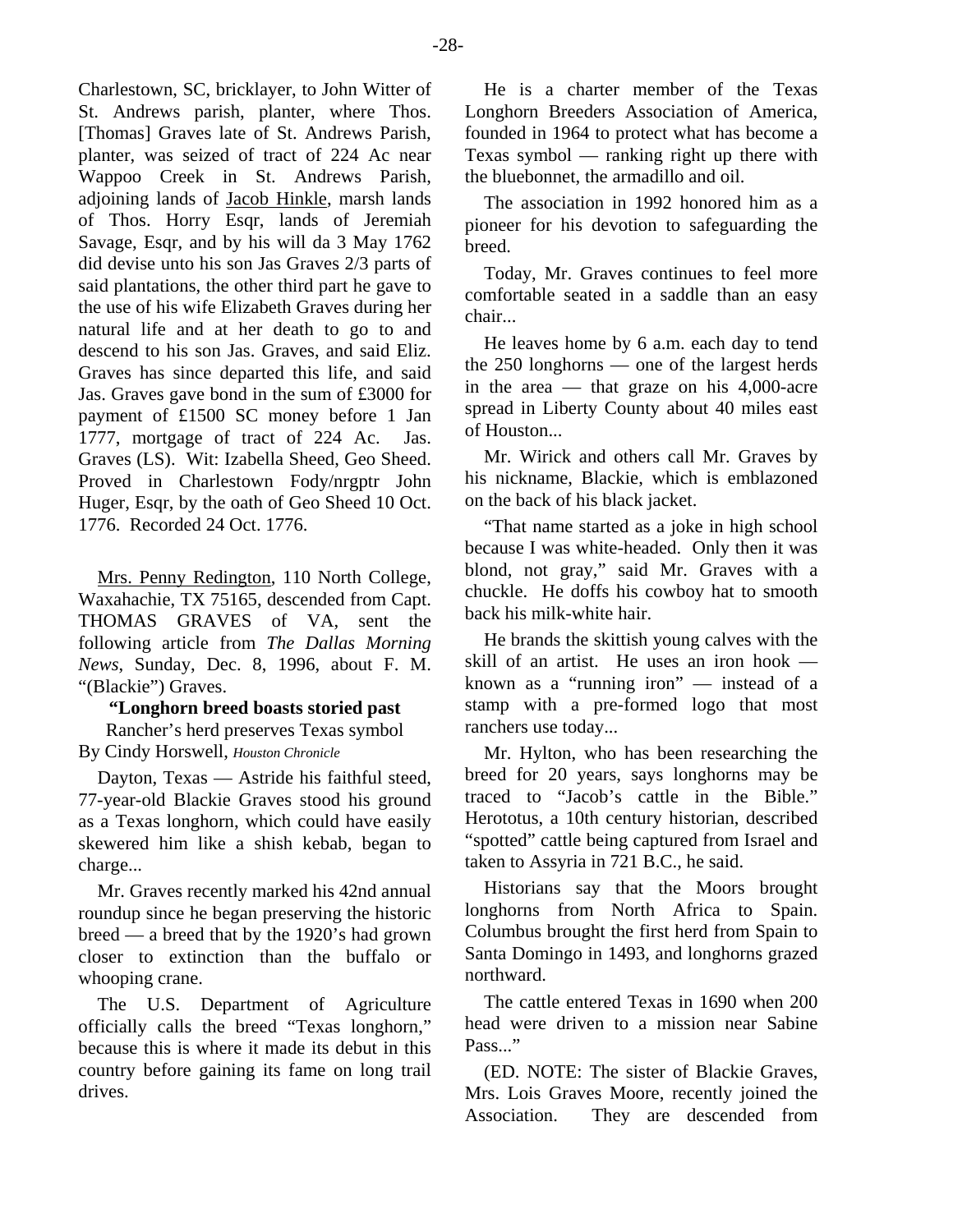Humphrey Joseph Graves and Nancy Welch. Humphrey was born in 1832 in Canada, and was a g-grandson of Josiah Graves, b.c. 1750 in MA.)

Mrs. Bob Elder, 28800 Highway 31, Paisley, OR 97636 (dianee@juno.com), is looking for information on the family and ancestry of her g-grandfather, ALBERT ARTHUR GRAVES, born 16 Oct. 1855, died 31 March 1916 in Bremerton, WA, married Charlotte/Janette Shorman/Sherman.

Their children were Clinton Raymond Graves (her grandfather), b. 3 Sept. 1893 (perhaps in Pawhuska, OK), d. Seattle, WA, m. Mary J. Crawford; Edith May Graves, m. Richard Wright; Minnie Graves, m. ------ Hicks; George Arthur Graves, m. Edna Madden; Rose C. Graves, m. Jess Ullery; Amy Graves, m. Guy Detweiler; Mabel Graves.

Clinton Raymond Graves and Mary divorced about the time of the birth of Mrs. Elder's mother in 1918. Clinton was a WW I veteran, probably in the cavalry. They were married in Interior, Jackson Co., SD. His second wife was Ruby ------.

(ED. NOTE: I would first check the death record of Albert to find his place of birth and his parents. If place of birth is not there, I would check the 1900 census for that and other information for him and his family. I would then try to find him as a child in the household of his parents in the 1860 and 1870 censuses.)

Mr. Paul W. Johnson, 1001 Ferry Plantation Rd., Virginia Beach, VA 23455 (pjohnson @visi.net), is looking for help on 2 Graves connections. They may be part of the same family.

ROBERT R. GRAVES was born 1838-48, probably in OH, died 1900-1912, buried in Eastwood St. Cem., Geneva, Ashtabula Co., OH. He married Marietta Wright on 22 March 1860, prob. in Geneva, OH. She was born 29 Oct. 1841, prob. in Geneva, and died 4 March 1900 in Geneva, OH. They had Althea L.

Graves, born 1 Sept. 1863 in Geneva, d.c. 1934-43.

ELIZABETH GRAVES was born 1765-69, prob. in OH, died 1845-56, buried in Brakeman Cem., prob. in OH. She married James Wright on 29 Feb. 1821 in Harpersfield, Ashtabula Co., OH. He was born 6 Oct. 1769 in Litchfield, CT, and died in 1834.

Ms. Barb Godin, (ed.godin@sympatico.ca), wrote that her "great-grandmother was Flora Bell Graves [shown as Nora Bell Graves in some records, but that is not correct], born 19 Nov. 1874, in Thamesville, Kent Co., Ontario, Canada. She married my great-grandfather, Joel Lewis Winegarden, on 18 July 1895 in Chatham, Ontario. They had 5 children together, and Joel died at 29 years. She then remarried a man named Harry Gibbons who died in 1920. In the death notice for my greatgrandmother, it is mentioned that she had a brother named Ernest.

Flora's parents were JAMES GRAVES and Marian or Mary Ellison.

K. J. Baum, 2304 Archwood Lane, #93, Simi Valley, CA 93063 (K3018@aol.com), is looking for help with her ancestor SYRENA (or Serena) GRAVES, born 1842-45 in NY City, moved to Wisconsin at an early age with her parents, possibly settled in Racine Co. or Milwaukee Co., WI, married Neuman Bills. She can't find marriage record. Their children were: George Sam, b. 1858, Marretta, b. 1862, Ordelia, b. 1863, Elsa, b. 1865, Henry Neuman, b. 1868. Neuman Bills died 1875.

(ED. NOTE: Finding Syrena as a child in the household of her parents in the 1850 census in either NY or WI is be the first step I suggest.)

Mr. Jeffrey Edward Graves, 231 North Electra St., Gallatin, TN 37066 (bnrtn @aol.com), is looking for information on his part of the Graves family and the earlier ancestry. His great-grandfather was GEORGE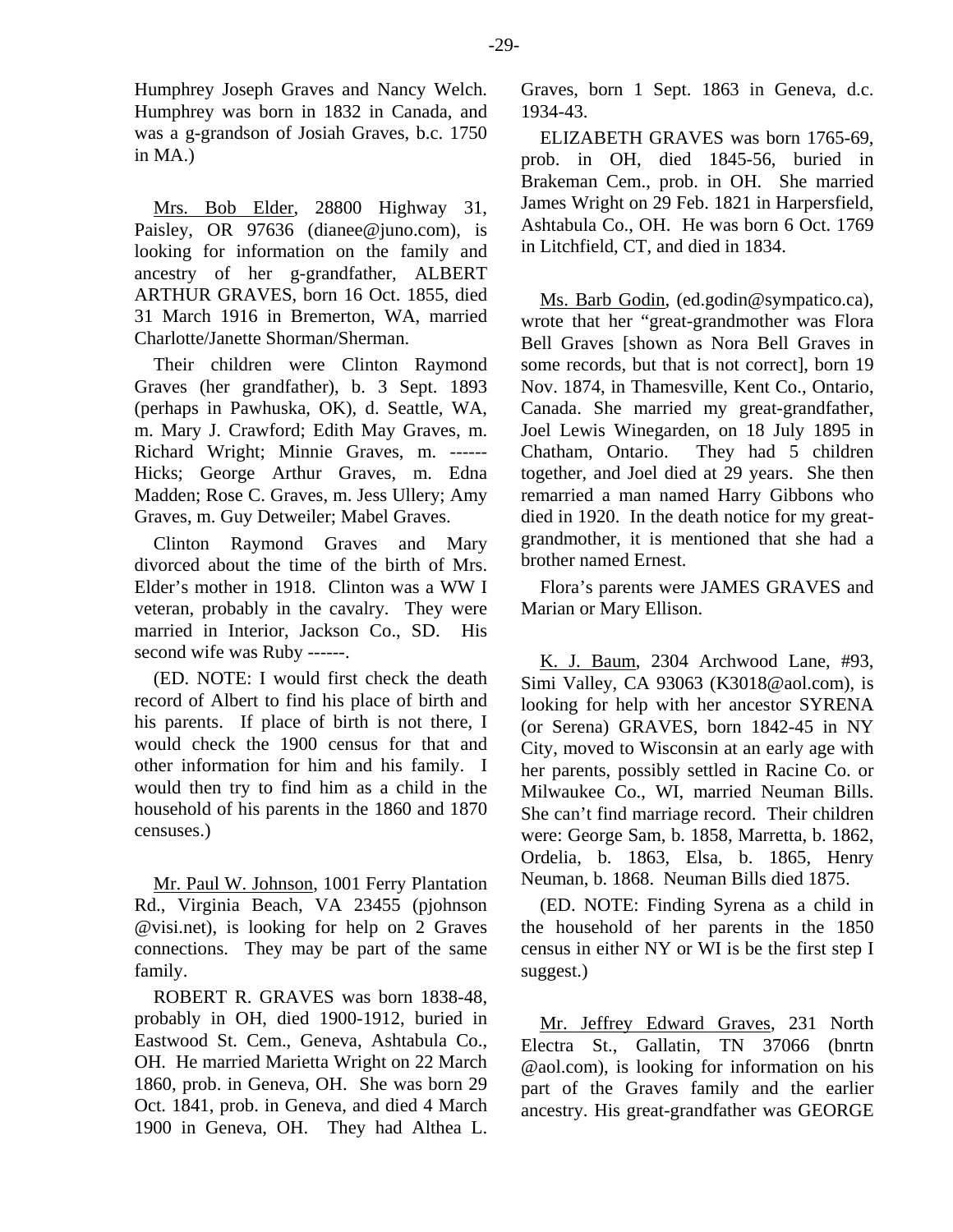WASHINGTON GRAVES, b. 23 May 1853, d. 17 Feb. 1918 in Bakersfield, Kern Co., CA, m. Lucy (Reed) Toland. He thinks that Lucy may have been at least part Cherokee. They lived in Brownsville or Rising Star, TX. They had at least one child, J. E. Graves, b. 20 March 1907, d. 11 March 1964 in Fullerton, CA, m. Ruth Land on 4 May 1932. J. E. and Ruth had 2 sons, Richard Graves and Bill Graves.

(ED. NOTE: Could this family have been descended from JOHN GRAVES and Margery Harvey of Randolph Co., NC? Many members of that family lived in Rising Star, TX and vicinity.)

Ms. Penelope Webster Brown, 5595 Avenida Pescadora, Ft. Myers, FL 33931 (PenWeb@aol.com), is looking for information on SARAH J. GRAVES who married Abner P. Talley. Abner was born 2 April 1836 in New Castle Co., DE, son of Thomas Lea Talley (b. 3 June 1812 in New Castle Co., DE) and Mary Ann Hanby (b.c. 1815 in New Castle Co., DE). She is interested in Graves families in southeast PA (Chester Co. and Delaware Co.) as well as in DE.

(ED. NOTE: This is probably part of the Quaker family of Thomas Graves of New Castle Co., DE, but I can't find a connection.)

#### *GRAVES FAMILIES OF THE BRITISH ISLES*

Mrs. Beverly Tucker, 10617 91 A St., Grande Prairie, Alberta T8X 1H7, Canada, would like to learn more about the family and ancestry of her husband's g-grandfather, WILLIAM GEORGE GREAVES.

William George Graves was born 25 April 1856 in Nether Broughton, Nottinghamshire, England, and died 7 July 1938 in Entwistle, Alberta. He married Anne Eliza Brett. She was born 5 April 1864 in Grantham, Nottinghamshire, England, and died 13 Aug. 1954 in Edmonton, Alberta. They migrated to Canada in 1912 and settled in the Entwistle

and Evansburg areas (about 70 miles west of Edmonton, Alberta), with some of their married children and the 5 youngest. (This information is from family members and from death certificates.) All their children were born in England.

William George Greaves may be the person given as George Greaves (#49) in genealogy 327 (John Greaves and Mary ------ of Keyworth, Nottinghamshire. That George Greaves, born 1856 and from Nether Broughton, was a son of a William Greaves, so it is reasonable that his first name could have been that of his father but that he was called by his middle name.

#### Children - Greaves

- 2. John ("Jack") Greaves, b.c. 1881, m. Alice ------, (England).
- 3. Kate Greaves, b.c. 1882, m. Arthur Kerry, (England).
- 4. Anne Camilla Greaves, b. 12 May 1884, m. William Henry Woodland, (England).
- 5. William George Greaves II, b.c. 1886, m. Annie Broughton, (England).
- 6. Elizabeth Catherine Greaves, b.c. 1890, m. Henry ("Harry") Miles.
- +7. Violet Greaves, b. 11 March 1893, m(1) William Daniel Bills, m(2) John Monty Tucker.
	- 8. Harry Greaves, b. 11 Nov. 1894, m. Bessie Collison, (England?).
	- 9. Ted Greaves, b. 23 Feb. 1896, m. May Brown, (Edmonton, Alberta).
	- 10. Lucy Greaves, b. 18 Aug. 1898, m(1) ------ James, m(2) ------ Lawrence, m(3) ------ Edwards. All 3 marriages were probably in Canada.
	- 11. Baden Greaves, b.c. 1901. Went to Canada in 1913, then to U.S. in 1926.
	- 12. Emily Greaves, b.c. 1903, m(1) John Stoner, (Alberta), m(2) John Hurbert, (Alberta), m(3) Len Sheppard.
	- 13. Leslie Graves, b.c. 1904, died in a coal mine accident at age 18 in Entwistle, Alberta.

#### GENERATION 2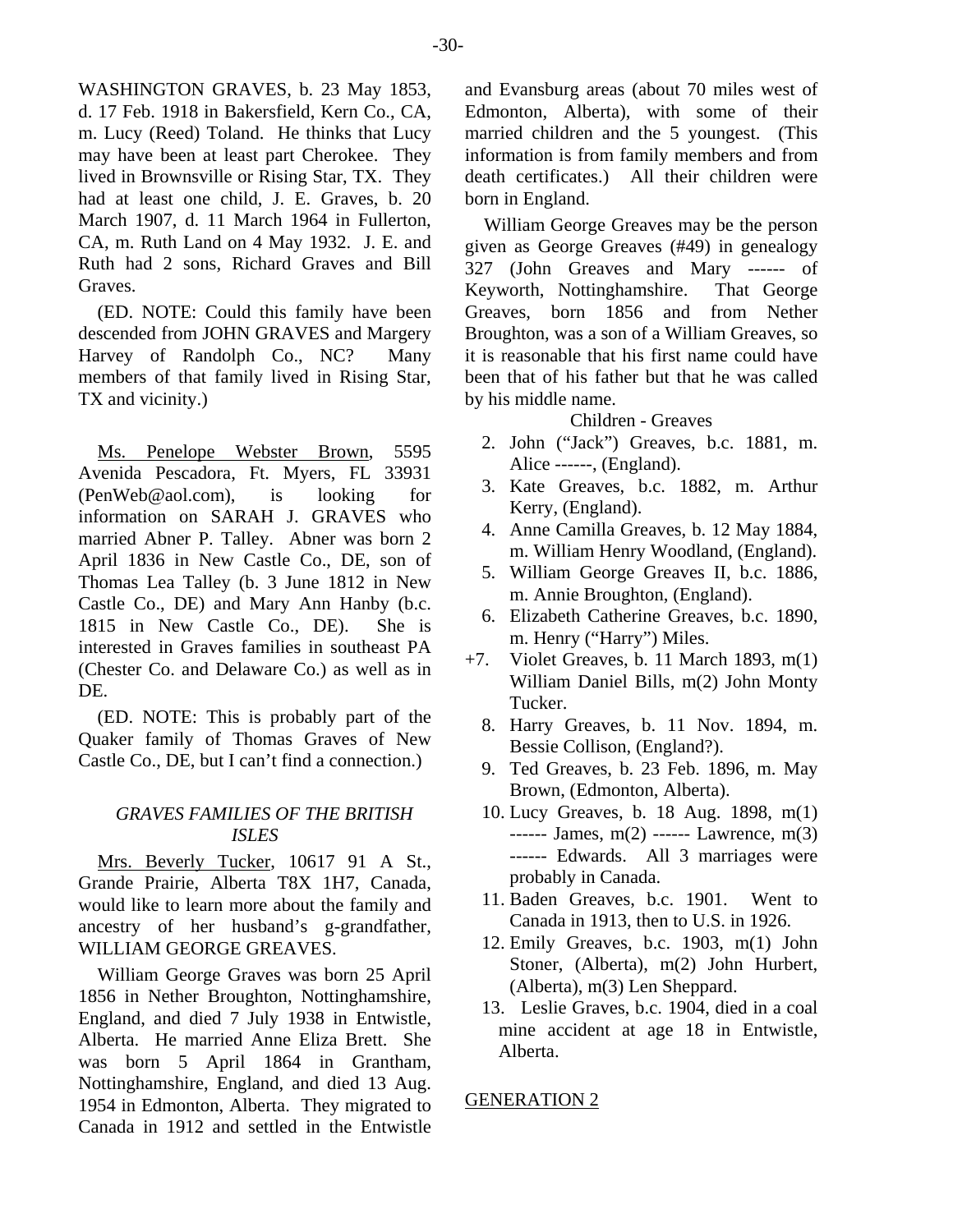Violet Greaves (7) was born 11 March 1893 in Nottingham, England, and died 15 Jan. 1957 in Edmonton, Alberta, Canada. She first married William Daniel Bills in England. She secondly married John Monty Tucker in Alberta.

Children - Tucker

+14. William Ted Tucker, b. 15 Aug. 1927, m. Evelyn Auguste Joesting, 8 Dec. 1950.

#### GENERATION 3

William Ted Tucker (14) was born 15 Aug. 1927 in Evansburg, Alberta. He married Evelyn Auguste Joesting, daughter of Friedrich Wilhelm Joesting and Auguste Elizabeth Meering, both from Germany, on 8 Dec. 1950 in Drafton (?) Valley, Alberta. She was born 25 July 1931 in Violet Grove, Alberta.

# Children - Tucker

 15. John William Tucker, b. 2 May 1951 (Edmonton, Alberta), m. Beverly ("Bev") ------, 14 Jan. 1989.

Ms. Cynthia V. Henley-Smith, 1/63 Conmurra Ave., Edwardstown, South Australia 5039, Australia, is looking for information on her ancestor, GEORGE GRAVES.

#### GENERATION 1

George Graves (1) was born about 1793. He married Ann ------. She was born about 1795. He was a painter of East Finchley, a northern suburb of London, England.

Children - Graves

- +2. Henry Nathaniel Graves, b.c. 1835, m. Sarah Matilda Jackson, 1858, d. 1928.
	- 3. Ann Graves, b.c. 1840, m. ------ Lawford.

#### GENERATION 2

Henry Nathaniel Graves (2) was born about 1835 and died in 1928. He married Sarah Matilda Jackson in 1858. She was born in 1841 and died in 1921. He emigrated from England to South Australia in 1856 as a very young unmarried man. He set up the carrying business H. Graves & Co. and did very well for himself. His sons carried on the business until the 1950's.

#### Children - Graves

 4. Fred Graves, m. ------. Grandparents of Ms. Henley-Smith.

Ms. Brenda K. Chapman, 38 Neville Ave., Thornton-Cleveleys, Lancs FY5 3BG, England (UK Lancs@aol.com), would like to learn more about the family of ALICE GRAVES, born about 1875, died 1935, married John William Hillerby, b. 1871. John worked for a firm of painters/decorators in Bridlington, Yorkshire called Bayley, and Alice was related to them in some way. Both families are believed to have come from the Bridlington area of Yorkshire (east coast).

Alice supposedly had a child before she married John, but Ms. Chapman doesn't know a name or whether she was a widow or whether the child was illegitimate. With John, who already had 4 children by his 1st marriage to Hannah Plewes, she had 5 children:

- Mabel Hillerby, b. 1904, d. 1990, m. Thomas Carr. No children.
- Charles William Hillerby, b. 1905, d. 1967, m. Mary J. ("Molly") Emmerson, b. 1907, d. 1980. They had a son John, b. 1931, who married and has 2 children.
- George Edward Hillerby, b. 1911, d. 1988, m. Eva C. Brown, b. 1903, d. 1982. No children.
- John William Hillerby, b. & d. 1913.
- Dorothy Hillerby, b. 1918, m. 1941 Matthew P. Hall. 2 sons, one named Gene.

David and Donna Ripley, 485 Napier St., Collingwood, Ontario L9Y 3T8, need help on the ancestry of their RICHARD GRAVES, whose genealogy is outlined below.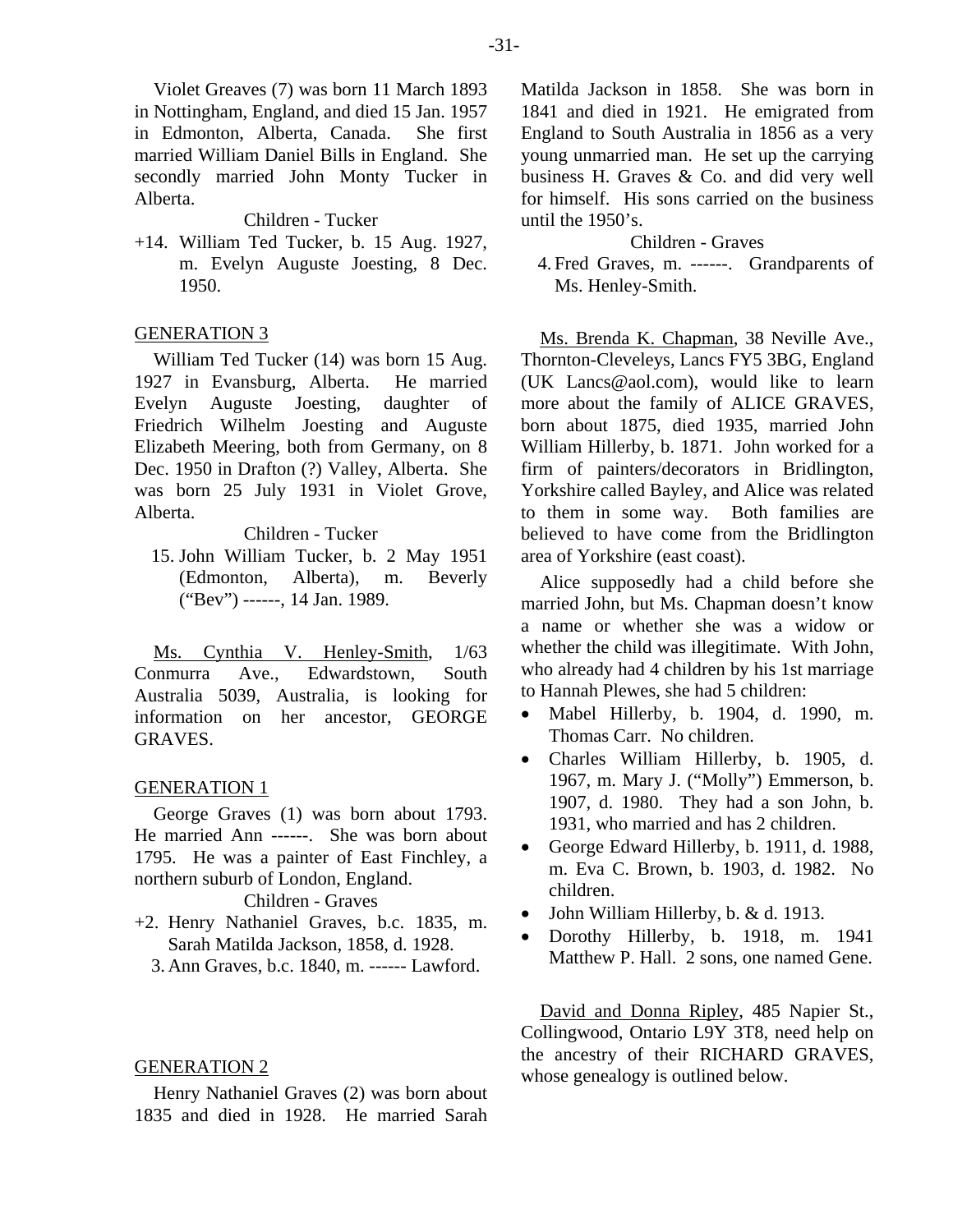# DESCENDANTS OF RICHARD GRAVES OF EASTRINGTON, YORKSHIRE, ENGLAND

#### GENERATION 1

Richard Graves (1) died in 1788. The name of his first wife is not known. (There was a Richard Graves who married Ann Robinson on 17 Jan. 1753 in Bubwith, Yorkshire, only about 7 miles from Eastrington. They had a dau., Mary Graves, b. 9 April 1754 in Bubwith, but no other children listed in the IGI. This may be the same Richard.) He secondly married Ann Watson on 17 Dec. 1771 in Eastrington, Yorkshire. He lived in Eastrington.

Children - Graves, by 1st wife

- 2. Johnston Graves, b. 1757.
- 3. George Graves, b. 1759.
- +4. Richard Graves, b. 1762, m. Betty Moad, 8 Nov. 1792.

Children - Graves, by Ann Watson

- 5. William Graves, b. 1772.
- 6. Betty Graves, b. 1775.
- 7. John Graves, b. 1787.

#### GENERATION 2

Richard Graves (4) was born in 1762 in Eastrington, Yorkshire. He married Betty Moad on 8 Nov. 1792 in Eastrington. Her maiden name was Betty or Betsey Wilson. She was born in 1758 and died in 1814. She had first married Joseph Moad, and married Richard after Joseph died. Richard and Betty farmed the land of Joseph Moad in Broomfleet, Yorkshire.

Children - Graves

- 8. George Graves,.b. 1793.
- 9. Richard Graves, b. 1796.
- 10. William Graves, b. 1799.
- 11. Thomas Graves, b. 1802.

Ms. Jocelyn Hennessy, Flat 21/9 William St., Shell Harbour, NSW 2529, Australia, is looking for help with her Graves ancestry, as outlined below.

# DESCENDANTS OF ABEL GRAVES AND SARAH STANLEY OF KESWICK, CUMBERLAND, ENGLAND

# GENERATION 1

Abel Graves (1) was born in 1811 in Keswick, Cumberland (now Cumbria Co.), England, and died in 1881 in Motueka, New Zealand. He married Sarah Stanley. She was born in 1812, and died in 1879 in Motueka. They arrived on the vessel "Thomas Harrison" at Nelson, NZ on 25 Oct. 1842.

There is a record of baptism for a Abel Graves, son of James Graves and Leylla ------, on 28 March 1819 at Distington, Cumberland, England. It is possible that this is the same person, and he wasn't baptized until he was about 7 or 8, and the family moved during that time from Keswick to Distington.

A map of this area of Cumbria/Cumberland is on the next page. Other Grave and Graves families of this area that may be related include genealogies 337 and 686 for Keswick, 600 for Cleator Moor, 504 for Gilcrux, and 653.

### Children - Graves

+2. Joseph Somers/Summer Graves, b. 28 Oct. 1842, m. Sarah Ann Grooby, 10 April 1865, d. 13 July 1904.

#### GENERATION 2

Joseph Somers/Summer Graves (2) was born 28 Oct. 1842 in Keswick, Cumberland (now Cumbria Co.), England, and died 13 July 1904 in Riwaka, NZ. He married Sarah Ann Grooby, daughter of Edward Grooby and Sarah ------, on 10 April 1865 in Motueka, NZ. She was born 10 Oct. 1845 and died 1 July 1896, both in Nelson, NZ.

# Children - Graves

- 3. John Graves
- 4. Emma Graves, m. Charles Barrow.
- +5. William Stanley Graves, b. 13 Dec. 1867, m. Helen Maria Lunn, 21 April 1897, d. 25 June 1951.
	- 6. Horace Graves, m. David Barrow (?).
	- 7. Laura Graves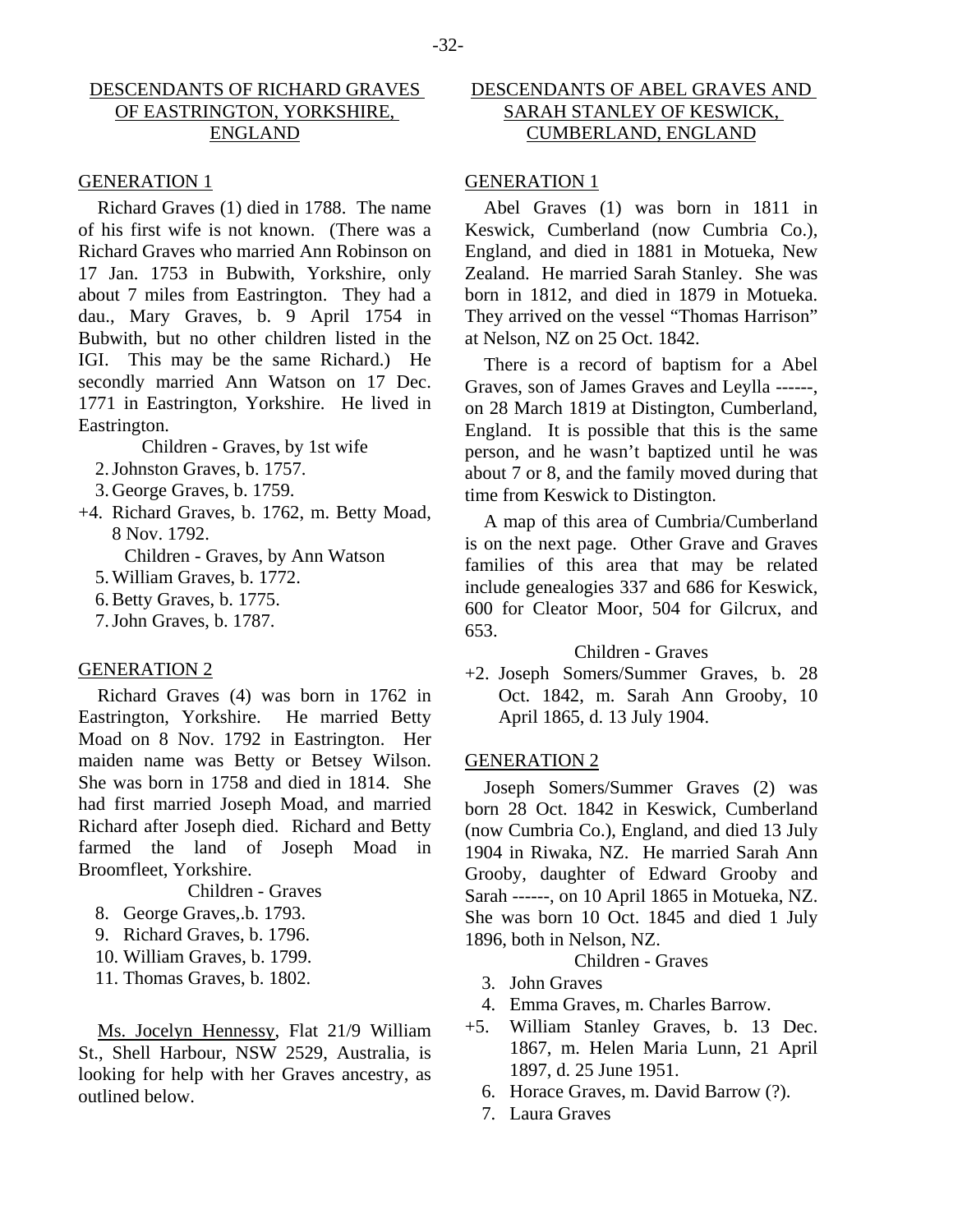- 8. Florence Graves
- 9. Neta Graves
- 10. Joseph Graves, m. Margaret Lunn.
- 11. Victor Graves
- 12. Gerald Graves

#### GENERATION 3

William Stanley Graves (5) was born 13 Dec. 1867 in Pangatotara, NZ, and died 25 June 1951 in Ngatimoti, NZ. He married Helen (or Ellen) Maria (or Mary) Lunn on 21 April 1897 in Collingwood, NZ. She was born 26 Sept. 1876 in Tamati, Aorere, NZ, and died 7 Oct. 1940 in Wellington, NZ. Children - Graves

+13. Alma Daisy Ella Graves, b. 2 Jan. 1889, m. Ernest Barrow, 12 Jan. 1916, d. 1 Sept. 1964.

- 14. Myrtle Graves
- 15. Ethel Graves
- 16. Hilda Graves
- 17. Alice Graves
- 18. John Graves
- 19. Ellen Graves
- 20. James Graves

#### GENERATION 4

Alma Daisy Ella Graves (13) was born 2 Jan. 1889 in Pakawau, NZ, and died 1 Sept. 1964 in Motueka, NZ. She married Ernest Barrow, son of George Barrow and Harriett Grooby, on 12 Jan. 1916 in Motueka, NZ. He was born 29 March 1880 and died 9 Oct. 1964, both in Motueka.

#### Children - Barrow

- 21. Stanley Barrow, b. 1916.
- 22. Cyril Barrow, b. 1919.
- +23. Ruby Violet Barrow, b. 1 May 1921, m. Harry John Pooley, 16 May 1940, d. 19 Sept. 1995.
	- 24. Robert Barrow, b. 1922.
	- 25. Lawrence Barrow, b. 1925.
	- 26. Jean Barrow, b. 1927.
	- 27. Joan Barrow, b. 1928.
	- 28. Patrick Barrow, b. 1932.

Mrs. Lesley Hicken, 19 Lilybank Close, Matlock, Derbyshire DE4 3EH, England, would like to find the ancestry of her Greaves family. The first 3 generations follow.

# DESCENDANTS OF THOMAS GREAVES AND ELIZABETH ------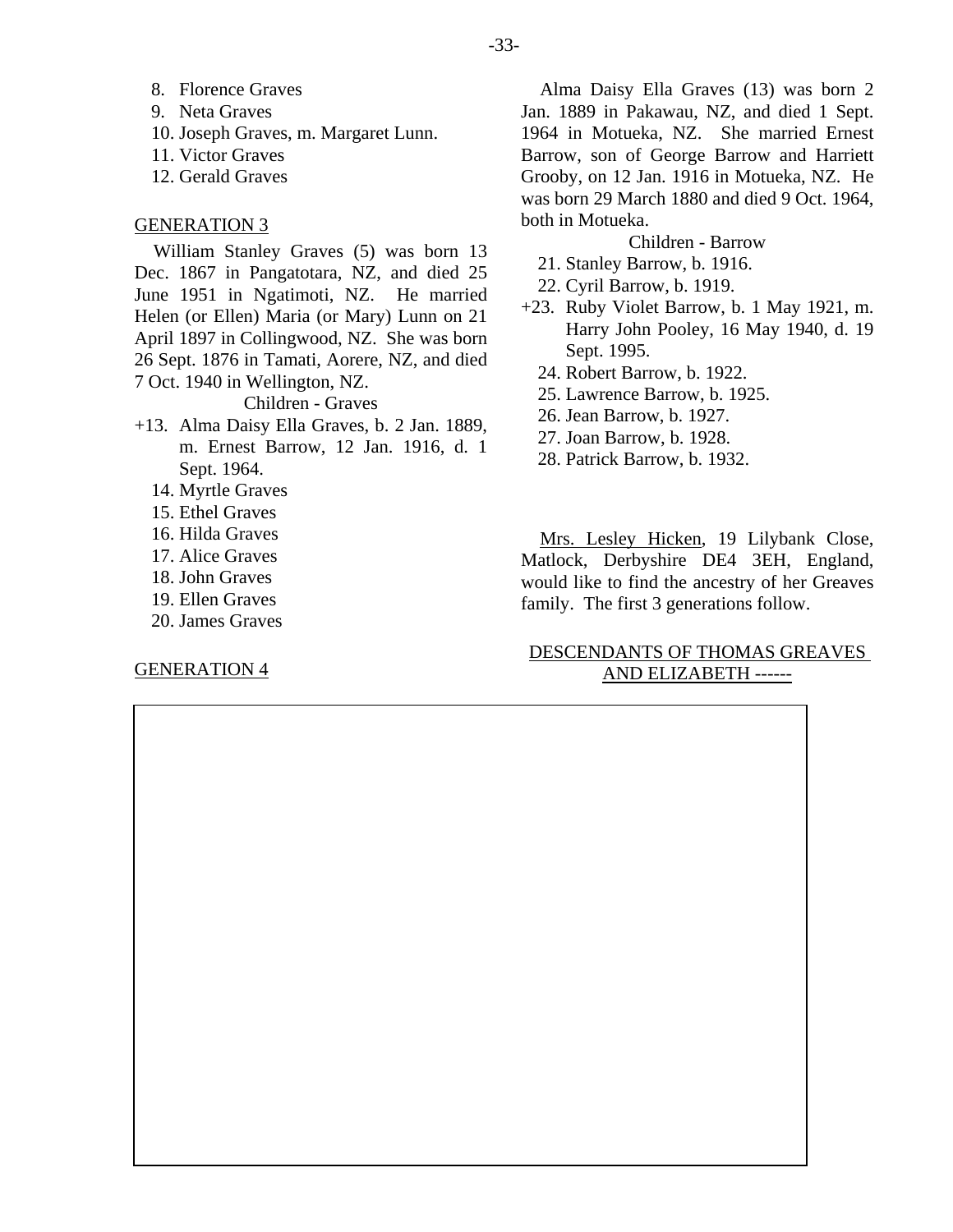#### OF BOYLESTONE, DERBYSHIRE

#### GENERATION 1

Thomas Greaves (1) was baptized 27 Sep 1778 in Boylestone, Derbyshire, died 8 Jan 1870 in Quarndon, Derbys., at age 92, and was buried 13 Jan 1870 in Quarndon. His occupation was Master Blacksmith.

He was a son of Thomas Greaves and Elizabeth ------. It is believed that his parents were Thomas Greaves who married Elizabeth Walker 8 Oct. 1774 at Alstonefield, Staffordshire (about 20 km/12 miles from Boylestone). Thomas Greaves (1) had a brother born in 1775, which would fit this marriage date.

He married Elizabeth ------. She died 14 Jan 1838 in Derby, at age 49 years, and was buried 18 Jan 1838 in All Saints, Mackworth, Derbyshire. Will made 28 Aug. 1866, proved 10 Feb. 1871. He is known to have had some connection with the Manor of Melbourne. In 1816 he was living at Quarndon, as a rate was set for £2 on his property.

Children - Greaves

- 2. Elizabeth Greaves, b. 1 Oct 1809 (Mackworth, Derbys.), m. Hiram Williamson, d. 2 Nov 1876 (Quarndon, Derbys.).
- +3. Ann Greaves, b. 14 June 1811, m. Benjamin Bailey, 23 Aug. 1836.
- +4. John Greaves, bapt. 13 Sept. 1813, m(1) Ann Prince, 14 March 1836, m(2) Elizabeth Harrison, 5 Feb. 1855, m(3) Pamela Andrews, 6 Nov. 1873, d. 4 June 1890.
	- 5. Isabella Greaves, bapt. 17 Dec 1815 in Mackworth, All Saints. Buried 17 Dec 1818 in Mackworth, All Saints (no grave exists ).
	- 6. Jane Greaves, bapt. 29 Nov 1817 (Mackworth, All Saints), d. 1 Mar 1818 (Mackworth, All Saints).
- +7. Sarah Greaves, bapt. 30 Dec. 1819, m. Edward Hurd, 20 March 1843.
	- 8. Elizabeth Greaves, bapt. 17 Mar 1822 (Mackworth, All Saints).
- +9. Isabella Greaves, bapt. 19 Sept. 1824, m. William Lowe, 22 May 1851, d. 16 April 1884.
	- 10. Thomas Greaves, bapt. 5 Nov 1826 (Mackworth, All Saints). m. Mary Brindley, 23 Nov 1852 (Derby, St.Alkmunds). He was a butcher and she was a servant. They are believed to have emigrated to the USA.
- +11. George Greaves, bapt. 16 Aug. 1829, m. Ann Winfield.
	- 12. Jane Greaves, m. Charles Stuart Barker, 24 Sep 1845.

#### GENERATION 2

Ann Greaves (3) was born 14 Jun 1811 in Mackworth, Derbyshire, and was baptized 18 Jun 1811 in Mackworth, All Saints. She married Benjamin Bailey on 23 Aug. 1836 in Mackworth All Saints, Derby. He was born in Taddington, Leics.

Children - Bailey

13. John Bailey

John Greaves (4) was baptized 13 Sep 1813 in Mackworth, All Saints, died 4 Jun 1890 in Bosbury, Herefords, and was buried in Bosbury, Herefordshire. He was a butcher and a farmer.

He first married Ann Prince, 14 Mar 1836 in Derby, All Saints. She died 1 Feb 1848 in Derby, St.Alkmunds.

He second married Elizabeth Harrison, daughter of Henry Harrison and ------, on 5 Feb 1855 in Swadlincote. She died 15 Mar 1870 in Derby St.Alkmunds.

He third married Pamela Andrews, daughter of Samuel Andrews and Elizabeth ------, on 6 Nov 1873 in Bosbury, Herefords. Baptism 14 Dec 1814 in Worcester, St. Martins. Died 22 Aug 1887 in Bosbury, Herefords. Buried 27 Aug 1887 in Bosbury, Herefordshire.

Children - Greaves, by Ann Prince

+14. Ann Greaves, b. 29 Dec. 1836, m. William Bignell.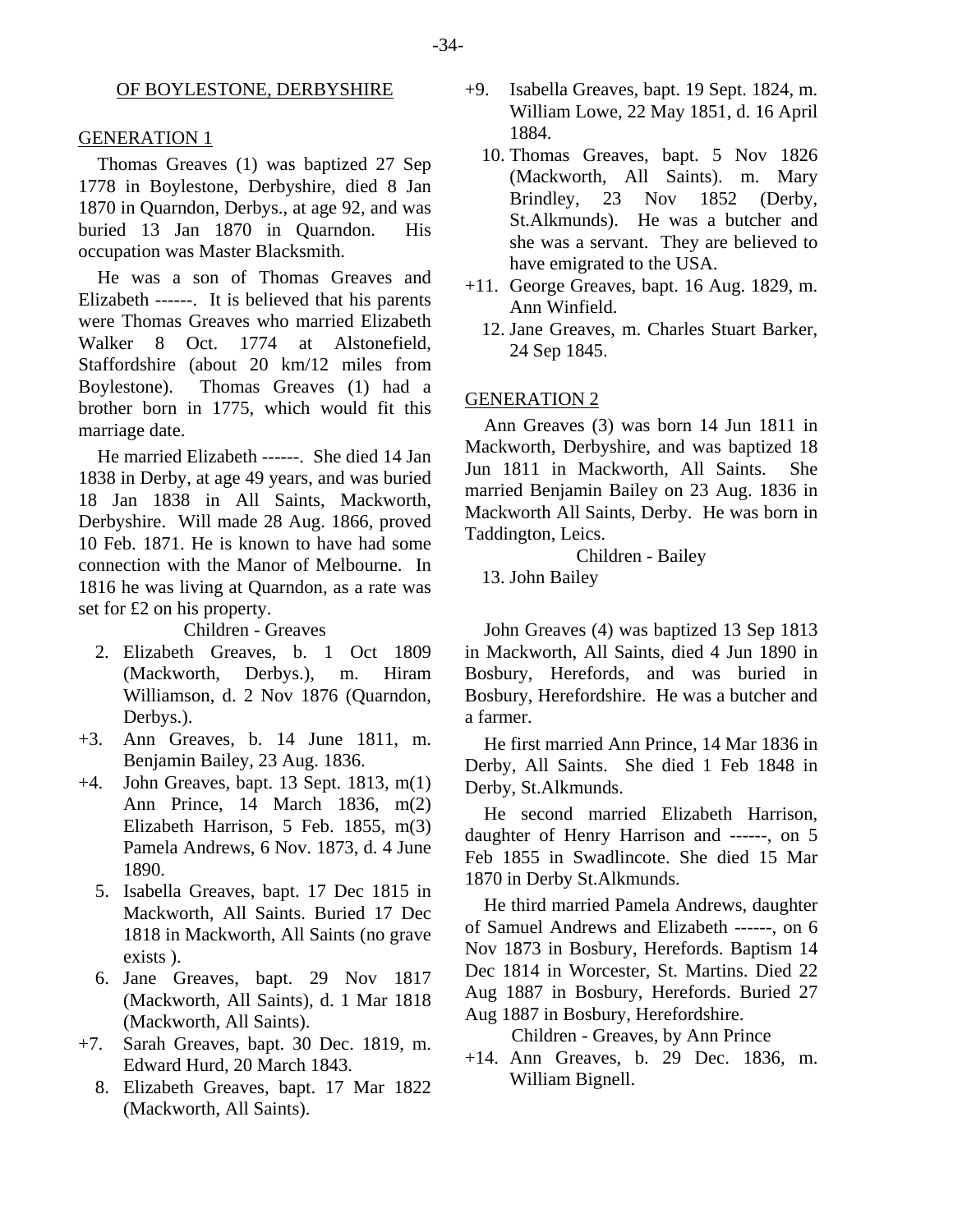- +15. Elizabeth Greaves, bapt. 18 Feb. 1838, m. William Andrews, 28 Oct. 1857, d. 21 Dec. 1877.
- +16. Sarah Greaves, bapt. 23 Feb. 1840, m. Philip Robinson, 7 June 1865, d. 15 Feb. 1896.
	- 17. John Greaves, bapt. 31 Oct 1841 in Derby, St. Alkmunds. Died 29 Sep 1851 in Derby, St.Alkmunds.
	- 18. Thomas Greaves, bapt. 23 Jul 1843 in Derby, St. Alkmunds, d. 10 Jan 1848.
	- 19. Herbert Greaves, b. Sep 1844 in Derby, St.Alkmunds.
- +20. Rebecca Greaves, bapt. 16 Feb. 1845, m(1) Bryan Dunn, 9 June 1872, m(2) Henry Carnell, 13 March 1879, d. 23 June 1921.
- +21. George Greaves, b. 13 Sept. 1846, m. Mary Parkinson, 27 Feb. 1871, d. 4 Dec. 1931.

Sarah Greaves (7) was born in Hilton ?. Baptism 30 Dec 1819 in Mackworth, All Saints. Occupation Domestic Servant.

She married Edward Hurd, son of Thomas Hurd and ------, 20 Mar 1843 in Duffield. Born in Boston, Lincs. Occupation Tailor. All their children were baptized at Derby, St. Peters. Children - Hurd

22. Jane Hurd, b. 10 Jan 1844.

- 23. Edward Hurd, b. 11 May 1845.
- 24. Hiram Hurd, b. 20 Jul 1846.
- 25. Elizabeth Hurd, b. 9 Dec 1847.
- 26. Sarah Hurd, b. 17 Feb 1849.

Isabella Greaves (9) was baptized 19 Sep 1824 in Mackworth, All Saints, died 16 Apr 1884 in Quarndon, Derbyshire, and was buried 19 Apr 1884 in Quarndon, Derbyshire.

She married William Lowe, son of John Lowe and ------, 22 May 1851 in Derby, St.Alkmunds. He was born about 1829 and died 4 Mar 1890, both in Quarndon, Derbyshire.

#### Children - Lowe

+27. Isabella Greaves Lowe, b. 18 Feb. 1852, m. George Hague, 2 April 1873.

+28. John Thomas Lowe, b.c. 1853, m. Susannah Rice, 14 Dec. 1875.

George Greaves (11) was baptized 16 Aug 1829 in Mackworth, All Saints. Occupation Wheelwright. He married Ann Winfield. She was born in Chaddesden, Derbyshire, and died 1 Mar 1870 in Derby. Occupation Silk Mill hand.

#### Children - Greaves

- 29. Elizabeth Greaves, b.c. 1855 (Derby).
- 30. George Greaves, b. 15 Mar 1856 (Derby). Occupation Silk Mill Hand.
- 31. Jane Greaves, b.c. 1857 (Derby).
- 32. Thomas Greaves, b. 15 Mar 1859, d. 20 Jan 1860 (Derby).
- 33. Sarah Ann Greaves, b.c. 1860 in Derby, d. 7 May 1861.

#### GENERATION 3

Ann Greaves (14) was born 29 Dec 1836 in Derby, St.Alkmunds, and was baptized 18 Feb 1838 in Derby, St. Alkmunds. She married William Bignell. He was born in Ashby/Zouch, Leics. Occupation Butcher.

# Children - Bignell

+34. John Bignell, b. 20 May 1854, m. Susannah Taft, 23 July 1878.

Elizabeth Greaves (15) was baptized 18 Feb 1838 in Derby, St. Alkmunds, and died 21 Dec 1877 in Bosbury, Herefords.

She married William Andrews, son of Samuel Andrews and ------ Elizabeth, 28 Oct 1857 in Derby, St.Alkmunds. He was baptized 11 Aug. in Worcester, St. Marys, died 13 Jul 1880 in Bosbury, Herefords, and was buried in Bosbury, Herefordshire. Occupation farmer, grocer.

Children - Andrews

- 35. George Greaves Andrews, b. 11 Sep 1858 (Shirscroft, Bosbury, Herefordshire), m. Mary Annie ------, d. 11 Nov 1883 (Catley Cross, Herefordshire).
- 36. Elizabeth Pamela Andrews, b. 27 Apr 1860 (Derby, St.Alkmunds), m. James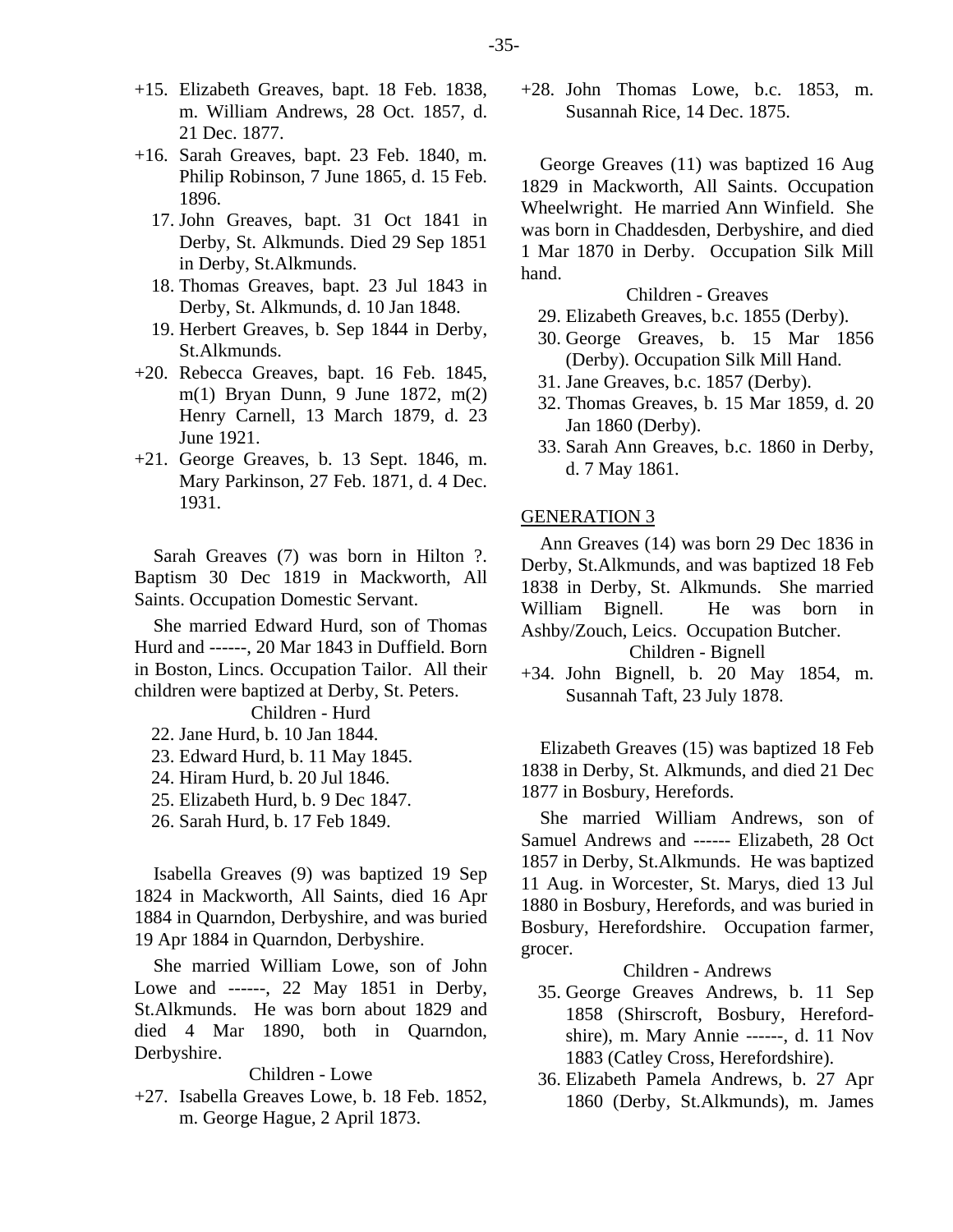Parker Manning, 25 Jan 1883 (Derby, St.Alkmunds).

Sarah Greaves (16) was baptized 23 Feb 1840 in Derby, St. Alkmunds, and died 15 Feb 1896 in 119 St James Road Derby. She married Philip Robinson, son of Thomas Robinson and ------, 7 Jun 1865 in Derby, St.Peters. Occupation Grocer, Com. Traveller.

Children - Robinson

- 37. Anne Louisa Robinson, b. 11 Feb 1866.
- 38. Lillie Robinson
- 39. Nellie Robinson
- 40. Helena Sarah Robinson, b. 30 Dec 1872.
- 41. Elizabeth Frances Robinson
- 42. Frances Harriet Robinson

Rebecca Greaves (20) was baptized 16 Feb 1845 in Derby, St. Alkmunds, and died 23 Jun 1921 in Derby.

She first married Bryan Dunn, son of Bryan Dunn and ------, on 9 Jun 1872 in Clifton, Derbyshire. He died 25 Feb 1878 in Ledbury, Herefordshire, and was buried in Bosbury, Herefordshire. Occupation Brazier, Coppersmith.

She second married Henry Carnell on 13 March 1879 in Derby, St. Werburghs.

Children - Dunn

 43. Bryan Dunn, b. 6 Aug 1874 in Derby, St.Alkmunds.

Children - Carnell

- 44. Harry Carnell, b. 25 Oct 1879.
- 45. John Edmund Carnell, b. 9 Apr 1881.
- 46. Lucy Carnell, b. 9 Mar 1884.

George Greaves (21) was born 13 Sep 1846 in Derby, St.Alkmunds, was baptized 4 Oct 1846 in Derby, St. Alkmunds, died 4 Dec 1931 in 17 Duffield Rd. Derby, and was buried 9 Dec 1931 in Nottingham Rd. Cemetery. Occupation Butcher, Labourer, Cab.Prop.

George emigrated to Australia in 1867 , travelling on the SS Great Britain. He left as a result of an argument with his father. Whilst in Australia he met and married his wife,

returning to Derby approximately 1874/5 to take over his father's business. He became a prominent business man in Derby and was an active member of the Conservative Party.

He married Mary Parkinson, daughter of James Parkinson & Mary Dingwall, 27 Feb 1871 in St Albans, Muswellbrook, NSW, Australia. She was born 16 Aug 1852 in Hanging Rock, NSW, Australia, was baptized 11 Nov 1852 in St. Peter, New England, NSW, Australia, died 19 Jan 1941 at 17 Duffield Road, Derby, and was buried 22 Jan 1941 in Nottingham Rd Cemetery. She was a domestic servant.

Children - Greaves

- +47. Rebecca Mary Greaves, b. 3 May 1872, m. Charles Thomas Pooley Hamlin, 20 Aug. 1894, d. 25 July 1933.
- +48. John James Greaves, b.c. 1875, m. Clara Davies, 6 June 1904, d. 10 March 1953.
- +49. Ellen Greaves, b. 11 Nov. 1875, m. William Spalton, 1 Sept. 1897, d. 3 March 1957.
- +50. Beatrice Flora Greaves, b. 9 Oct. 1877, m. Frederick John Sheldon, 17 April 1901.
- +51. Ernest Victor Greaves, b. 25 Nov. 1879, m. Emma Wathall, 26 Jan. 1904, d. 19 March 1935.
	- 52. William Herbert Greaves, b. 25 Oct 1881.
	- 53. Bertha Maud Greaves, b. 10 Dec 1885.
- +54. Francis Greaves, b.c. 1892, m. Margaret May Clarke, 22 Aug. 1916, d. 15 April 1968.
- +55. Charles Edward Greaves, b.c. 1894, m. Rhoda Mary Day, 20 Sept. 1915.
- +56. Louise Victoria Greaves, b.c. 1897, m. Francis Arthur Topham, 25 July 1923, d. 1 Nov. 1949.
	- 57. Mabel Gertrude Greaves, b.c. 1889.

Isabella Greaves Lowe (27) was born 18 Feb 1852 in Liversage Place, Derby (St.Peters). Occupation Domestic Servant. She married George Hague, son of Edward Hague and ------, on 2 April 1873 in Derby, St. Alkmunds. He was born about 1839 in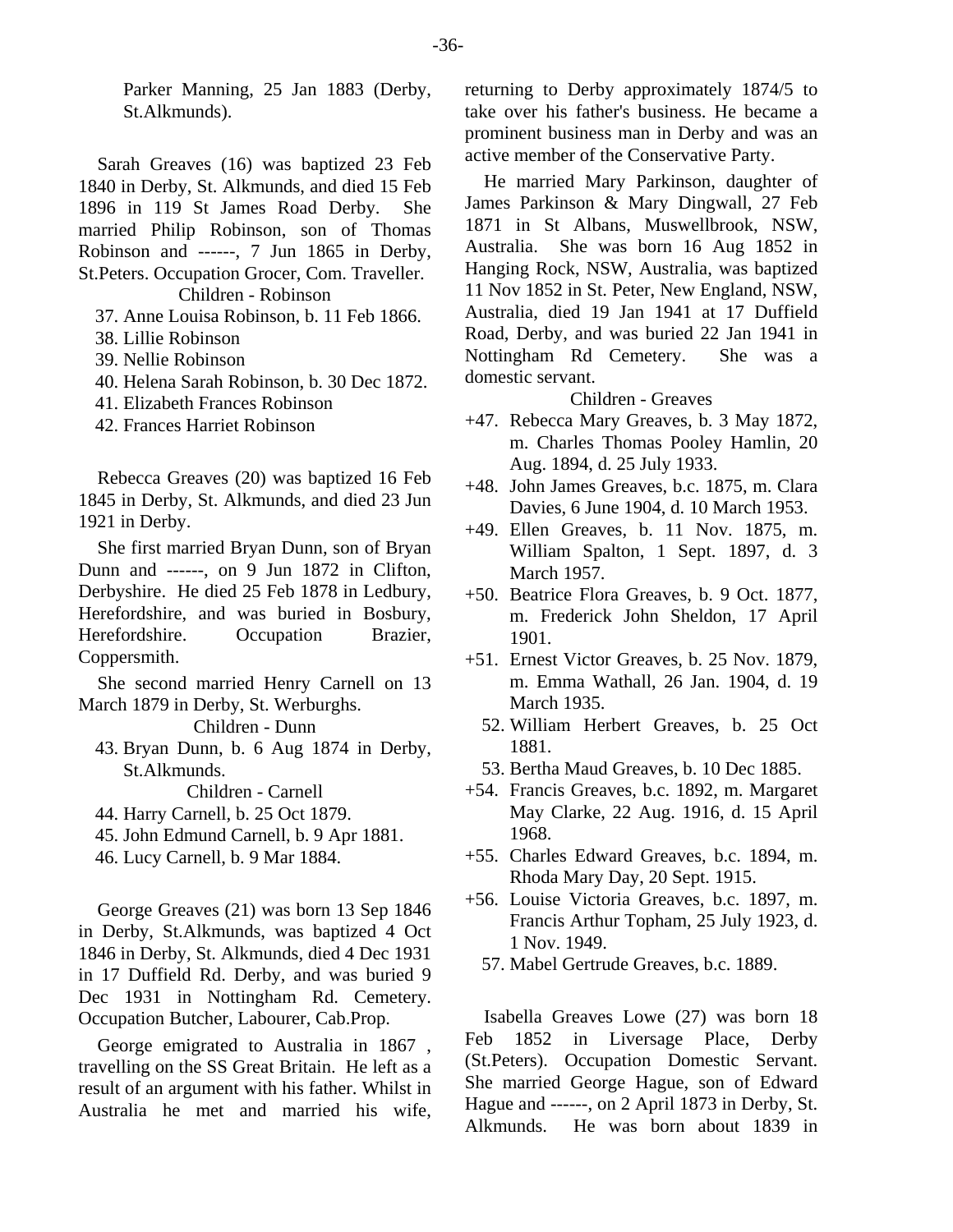Radbourne, Derbys. All their children were born in Derby.

Children - Hague 58. Elizabeth Isabella Hague, b. 8 Feb 1874. 59. Annie Hague, b.c. 1875. 60. Alice Hague, b.c. 1879. 61. Arthur Hague, b.c. 1881. 62. William Hague, b.c. 1884. 63. Herbert Hague, b.c. 1887. 64. George Hague, b.c. 1888. 65. Walter Hague, b.c. 1890. 66. John Hague

67. Clara ("Clarry") Hague

John Thomas Lowe (28) was born about 1853 in Quarndon. Occupation Gardener, Cab Proprietor. He married Susannah Rice, daughter of William Rice and Ann ------, on 14 Dec 1875 in Derby St. Andrews. She was a domestic servant.

Children - Rice

 68. Walter Glenn Rice, b. 26 Nov 1871 (84 Winsover Road, Spalding, Lincs).

Mr. Christopher Graves, 21 The Avenue, Colchester C03 3PA, England (CGraves267 @aol.com), wrote: "I have been unable to go further back than JAMES GRAVES (1731- 1804). I have had a lot of help from Francis Garrett of Cottenham Village Society, and it appears my branch of the family may have moved in from elsewhere."

The first 4 generations of his part of the family are summarized below.

# DESCENDANTS OF JAMES GRAVES OF COTTENHAM, CAMBRIDGESHIRE, ENGLAND

#### GENERATION 1

James Graves (1) was born in 1731 and died in 1804. He married ------. Nothing is known of his wife and children other than the one son listed below. In 1789 he acquired a house, land and orchard from Thomas and Mary Salmon. By a Deed of Surrender dated 5 March 1803, he transferred 3 acres and 1 rood of arable land in the manor of Cottenham to his son Thomas Graves. He died a year later.

There may be a connection of this James Graves with James Graves and Joan ------ of Cottenham (gen. 648). There may also be a connection with the Graves family of Haddenham, Cambridgeshire (gen. 139), since that place is only about 5 miles north of Cottenham.

A map of this area of Cambridgeshire is on the next page.

Children - Graves

+2. Thomas Graves, b. 1781, m. ------, d. 4 May 1859.

#### GENERATION 2

Thomas Graves (2) was born in 1781 and died in 1859. He married ------. After a modest inheritance from his father, Thomas benefited from the Enclosure of 1842 and was able on his death to leave almost 100 acres of land in Dunstal Field, Mitchell Hill, Holme and Undertakers fields between his 3 sons.

At the 1851 census, Thomas was a farmer, aged 70, widower, living at High Street, Cottenham, with Rebecca, Sarah, Rebecca's son Jonathan, and one servant. He died 4 May 1859 and was buried in the Dissenters Cem., address at death Green End, Cottenham. The house itself was left to Stephen and Jacob, and was demolished, to be replaced by the two houses that stand today.

Children - Graves

- +3. Rebecca Graves, b. 1807, never married, d. 1853.
- +4. Stephen Graves, b. 1811, m. Elizabeth ------, d. 1868.
- +5. Jacob Graves, b. 1813, m. Mary Spackman, 10 June 1845, d. 1886.
- +6. Isaac Graves, b. 1818, m. Elizabeth Collins, 1847, d. 1863.
	- 7. Sarah Graves, b. 1822.

#### GENERATION 3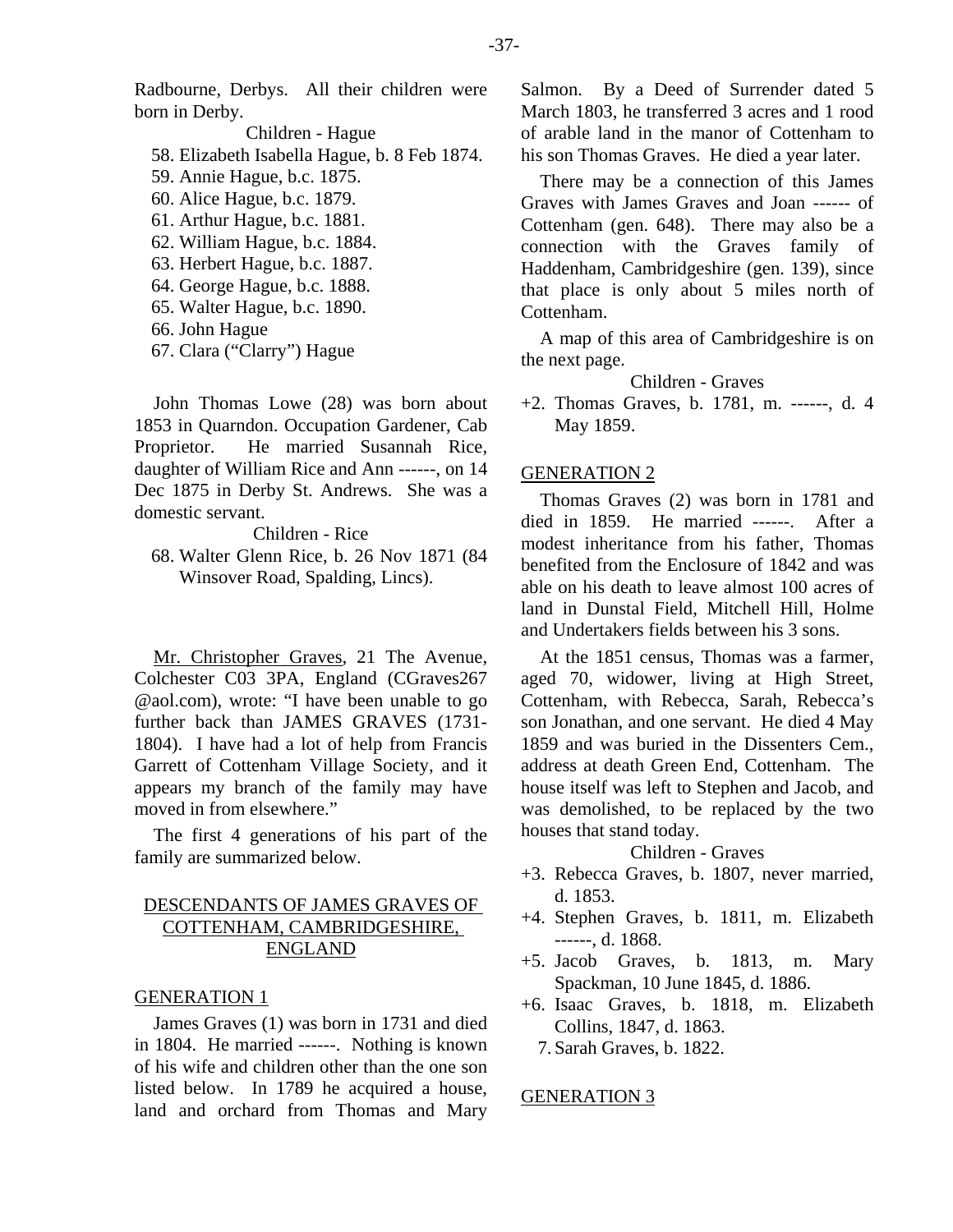Rebecca Graves (3) was born in 1807 and died in 1853. She never married, and lived with her father all her life. She only had one child.

Children - Graves 8. Jonathan Graves, b. 1836.

Stephen Graves (4) was born in 1811 and died in 1868. He married Elizabeth ------. They lived at High Street, Cottenham.

Children - Graves

- 9. Elizabeth Graves
- 10. Edmund Graves
- 11. Walter Graves
- 12. Agnes Graves
- 13. Hannah Graves
- 14. Frederick Graves
- 15. George Graves

Jacob Graves (5) was born in 1813 and died in 1886. He married Mary Spackman at the Ebenezer Chapel, Chesterton, on 10 June 1845. She was born in 1821 and died in 1899.

In 1851 he was a carpenter, living at High Street, Cottenham. In successive directories, he is described as carpenter, builder, and farmer. His will in 1878 records holdings in High Street, The Holme, Church and Dunstan fields, and 7 acres at Mitchell Hill.

Children - Graves

- +16. Ann Graves, b. 1847, m. Fred Gautrey, d. 1893.
	- 17. infant, d. 1855.
- +18. Wright Graves, b. 1856, m. Kelza Chivers, 22 Nov. 1881, d. 1942.
- +19. Mary Elizabeth Graves, b. 1861, m. Fred Gautrey, June 1902, d. 1944.

Isaac Graves (6) was born in 1818 and died in 1863. He married Elizabeth Collins in 1847. Father and all three children were wiped out by illness in 1863. Only the mother survived, alone for another thirty years.

Children - Graves

20. Ethel Jane Graves, b. 1859

21. Annie Collins, b. 1860.

22. William Collins, b. 1863.

#### GENERATION 4

Ann Graves (16) was born in 1847 and died in 1893. She married Fred Gautrey. After Ann died, Fred married her sister, Mary Elizabeth, in June 1902. He died in 1923.

Children - Gautrey

- 23. Florence Kate Gautrey, b. 1885, m. Clifford Morgan. Their descendants still live in Fred's old house.
- 24. Lizzie Beatrice Gautrey, b. 1888, d. 1906.

Wright Graves (18) was born in 1856 and died in 1942. He married Kelza Chivers on 22 Nov. 1881 at Chesterton Baptist Chapel, Histon. Kelza's family were the Chivers of Histon, her father Thomas a County Councillor and Guardian of the Poor. Wright and Kelza lived at Histon at what is still called 'Prime's Corner'. Uncle Archie said: "Thomas was born there. After about 6 years Tom Ivatt shot himself after building Dunstal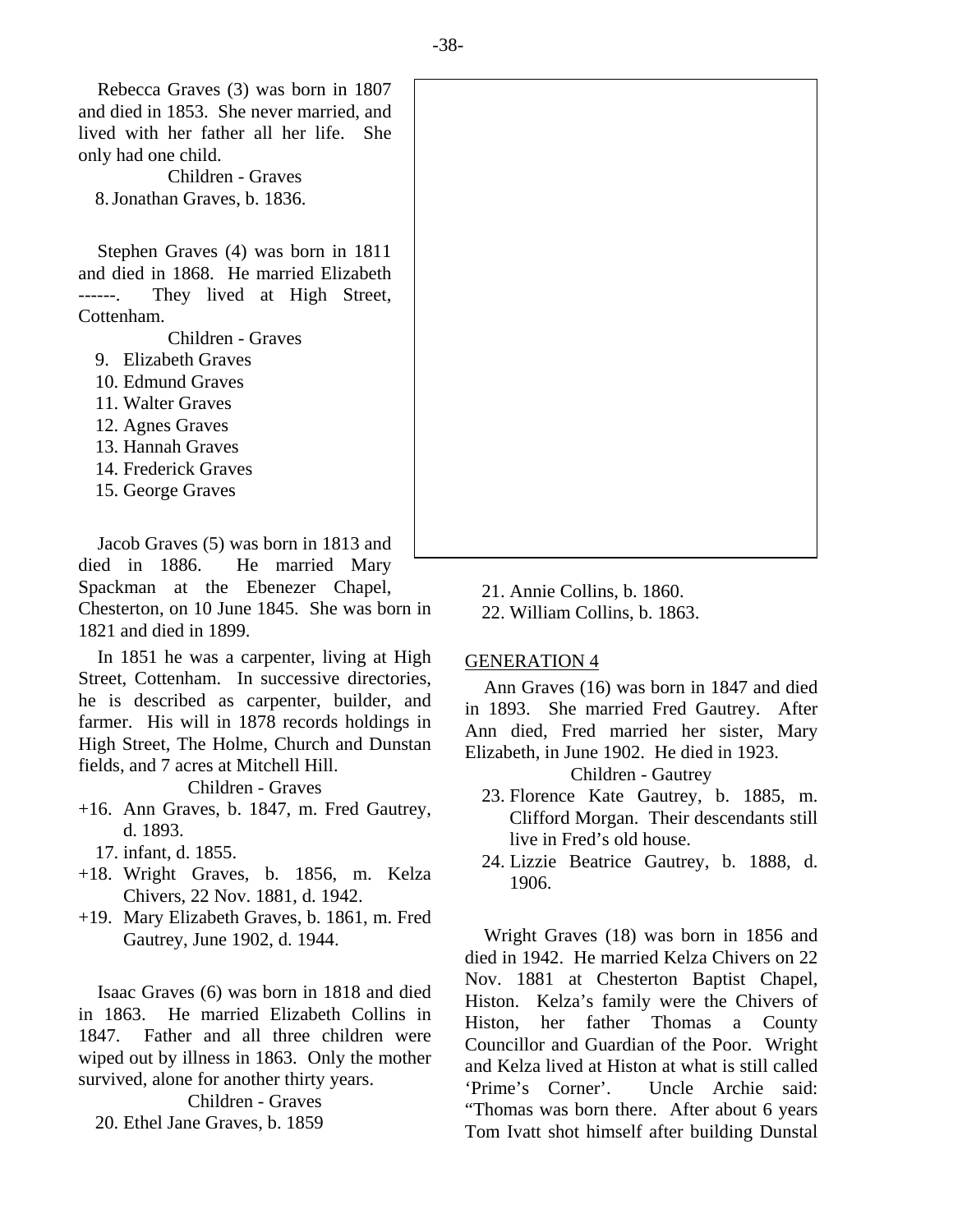House, and Wright bought it. Percy and I were born there."

Although Wright's profession was a veterinary surgeon, he steadily amassed landholdings. By the time of the 1933 Kelly's Directory he was one of the four principal landholders in Cottenham — the others being Horace Gautrey, Cambridge County Council, and Christ's College.

Archie and Percy continued to farm in Cottenham. Their families still farm there.

Children - Graves

- +25. Thomas Chivers Graves, b. 1883, m(1) Eveline Dorothy Lang, m(2) Kathleen Sykes, 1933, d. 1964.
	- 26. Archibald ("Archie") Graves, b. 1890, d. 1982.
- +27. Percy Clifford Graves, b. 1896, m. ------, d. 1965.
	- 28. Hubert Graves, d. 1899 (in childhood).

Mary Elizabeth Graves (19) was born in 1861 and died in 1944. She married Fred Gautrey in June 1902. This probably explains the birth of a son to Fred in March 1902. Fred was a prosperous market gardener. He died in 1923.

Children - Gautrey

 29. Reginald Stewart Gautrey, b. March 1902, d. April 1903.

#### *NORTHERN GRAVES FAMILIES*

Dr. Roger E. Graves, 3914 Olivia Place, Victoria, BC V8P 4T2, Canada (rgraves @uvic.ca), is looking for the ancestry of his part of the Graves family.

His grandfather was CYRIL BERTRAM GRAVES, b. 1907, possibly in Boston, MA, d. 1965 in Framingham, MA. Cyril's father appears to be Charles E. Graves, b. 1 April 1849 in Brockton, MA, m. Zoe Stilphen, b. 1853 in ME. Parents of Charles were DAVID W. GRAVES and Anna L. ------. Family tradition is that the line came from Maine prior to Brockton and Boston. Roger's father was told that he had a Graves ancestor who was a county sheriff in Maine, possibly in Waterville or Waterboro. However, Roger has now found that David W. Graves was born about 1825 in New London, CT.

Jim and Pat Hinkley, 12311 South Zinnia, Mesa, AZ 85208-5222, are trying to find the earlier ancestry of his ancestor, GIDEON GRAVES who married Carolina Scott on 24 Jan. 1799 in Rupert, VT.

Gideon was born 17 April 1776 in Rupert, VT, and died 1811. Their known children were Hiram, b. 1800, William, b. 1802, and Stephen Van Rensselaer, b. 1805.

They think Gideon was likely descended from THOMAS GRAVES of Hartford, CT. Many descendants of Thomas lived in Sunderland, MA and some of those moved to Rupert, VT. Carolina Scott was from Sunderland, and her father, David Scott, also went to VT. There were many Graves-Scott marriages among the descendants of Thomas Graves.

Perhaps the name of one of Gideon's sons, Stephen Van Rensselaer Graves, is a clue. Could the Van Rensselaer name have been from a female ancestor or perhaps from the name of an associate. In the book, *Archives of the Colony and State of N.Y. in the Revolution* by James A. Roberts, 1897, we find in the 8th and 9th Regiments of the Militia of Albany Co., NY, several Graves men under the command of (1) Col. Robert Van Rensselaer, (2) Lt. Col. Henry J. Van Rensselaer, and (3) Major Henry Van Rensselaer.

Can anyone help?

Mr. Ernest K. Graves, 3206 81 St., Cleveland, OH 44104 (egraves106@aol.com), needs help in finding his ancestry. His grandfather, BENJAMIN GRAVES, married Lucy Davenport 1900-1910, probably in the area of Cleveland, OH. They had 1 daughter, Betty J. Graves. Benjamin then died or they were divorced. Lucy then remarried to a Mr. Morgan, they had children (none of whom know anything about the first husband), and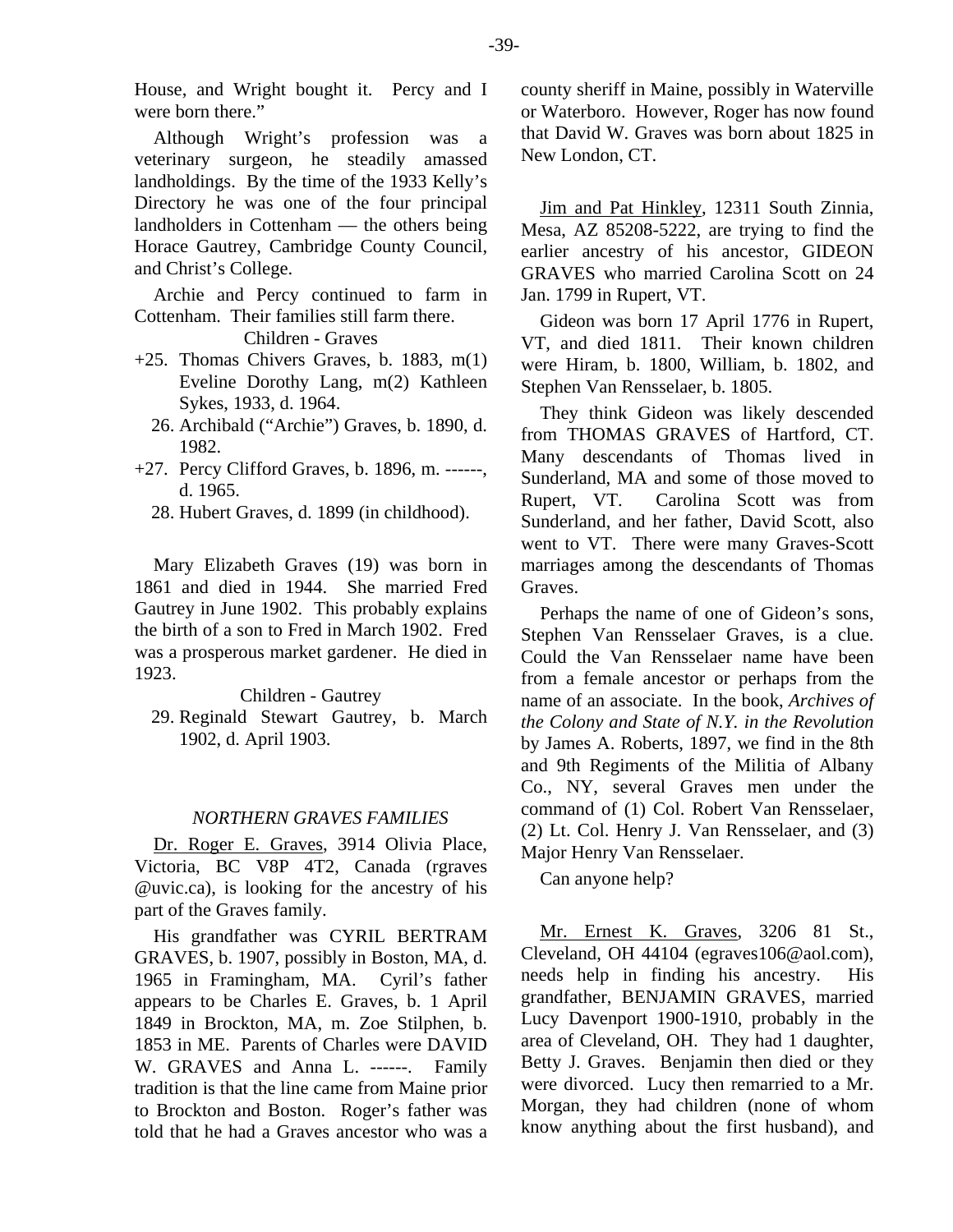(ED. NOTE: Records that should be checked include the marriage record of the 2nd marriage, the first marriage record, death record and obituary for Benjamin, and 1900, 1910 and 1920 census records. Knowing when and where he was born would be very helpful.)

1930's and 1940's.

Mr. John J. Case, III, P.O. Box 37, Skillman, NJ 08558 (JohnCase3@aol.com), is looking for the ancestry of his g-ggrandmother ELIZABETH GRAVES, b. 24 March 1825, Argyle, Washington Co., NY, d. 21 Dec. 1905, Ft. Edward, Washington Co., NY, m. John Case. Their children were: Alfred, Delia, Thomas (died in infancy), Alvin, George H. (his ancestor), Darwin G., Edward, Franklin, Mortimer, Thomas S., and Alice M.

Elizabeth's parents were JAMES GRAVES and Martha Bennet. They may both have been born in VT.

He is also VP of the Risley Family Association. If anyone has interest in the Risley surname, they can go to http:// members.aol.com/risleyfa.

Mrs. Janet M. Humiston, 2517 Escalon, Clovis, CA 93611 (humisig@aol.com), isanxious to learn more about her ancestor, SARAH ANN GRAVES, b. 1820 in OH, d. 24 Dec. 1860 in Catlettsburg, Boyd Co., KY, m. Ezra Clark Thornton, probably in OH. She would really like to find out about Sarah Ann's family — her parents, brothers and sisters.

There were 2 Graves families living in Catlettsburg, KY when she died in 1860, but she hasn't been able to find out about them yet. "I have a copy of the probate for Sarah Ann and there were no Graves mentioned in caring for the children, etc. It did mention a brother-in-law of Ezra Clark Thornton named Morris Wellman, being named administrator

of Ezra's estate. I don't know if he was married to Ezra's sister or to Sarah's sister."

Her Thornton family was in NY through the 1830 census, then in the 1840 census of Seneca Co., OH. There were no Graves in Seneca Co. in 1840.

Since Sarah Ann Graves was born about 1820 in OH, she checked the 1820, 1830 and 1840 censuses for Graves families that could have been hers. The possible Graves families were: James (found in 1820 and 1830, Morgan Co.), Thomas (found in 1820, 1830 and 1840, Gallia Co.), Roswell, Sr. (found in 1820 and 1830 Licking Co.), Roswell, Jr. (found in 1830 and 1840, Licking Co.), Josiah (found in 1820 and 1830, Licking Co.), Enoch (found in 1820 and 1830, Licking Co.), and Ezra (found in 1820 and 1830, Cuyahoga Co.).

Mr. Fred Meserve, 62 Hamilton Rd., Northboro, MA 01532 (fmeserve@cris.com or fmeserve@juno.com), is not a Graves descendant, but he has provided Graves information when it connects with his Meserve family. He has a ggg-aunt, Sarah Meserve, who married SAMUEL H. GRAVES on 13 Oct. 1816 in Machias, ME, by Rev. Marshfield Steele. He would like to learn more about them.

He knows nothing about Samuel. Sarah ("Sally") Meserve was born about 1792, daughter of Solomon Meserve and Arabella Jordan.

Mr. Donald D. Derr, 507 Monterey Place, Hutchinson, KS 67502 (lazbee @southwind.net), is looking for the parents of SUSANNA GRAVES, b.c. 1765 in MA, d. 5 Jan. 1851-2. She married Hubbard Goodrich 25 Dec. 1786 in CT, per IGI. They lived in Pittsfield, Otsego Co., NY, or Otselic, Chenango Co., NY, and maybe other places.

Their children were: Hubbard, Alpheus G., Allen J., Lester, Gardner C., Berna(r)ger, Elizabeth, Nancy, and Elizur.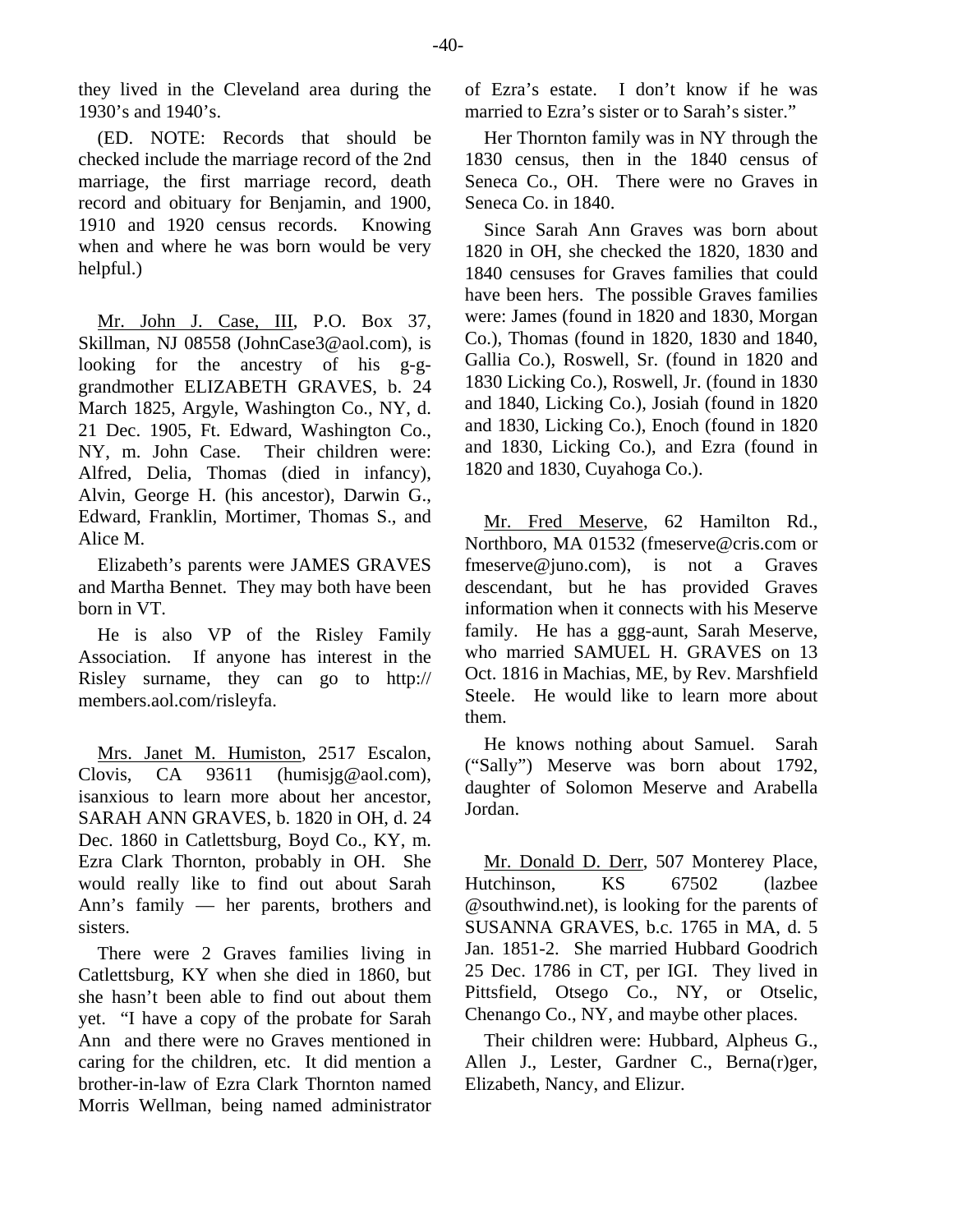Mr. Robert L. Ward, 12236 Shadetree Lane, Laurel, MD 20708-2832 (rlward1 orion.ncsc.mil) would like to identify the sister of one of his ancestor. His ancestor was Hannah (Whitney) Billing. Hannah was a sister of William Whitney who was father of Amity Whitney who married Lebbeus Graves (#70 in Rear Adm. Thomas Graves of Charlestown, MA book).

"In the settlement of the estate of Nathaniel Whitney of Weston, a list of the children includes not only Hannah Billing and the above William Whitney (then deceased), but their sister MERCY GREAVES (so spelled). Mercy was born about 1696, and was living at the time of the above document, 15 Jan. 1734/5. Reference is Middlesex Co., MA, Probate Records, File #24731. I have found no marriage record for Mercy, and her husband is not identified in this or any other source I have found. Since her niece Amity whitney married Lebbeus Graves, perhaps Mercy's husband was a relative. Can you help? William, Hannah, and Mercy Whitney were children of Nathaniel and Sarah (Hagar) Whitney of Watertown and Weston, grandchildren of John and Ruth (Reynolds) Whitney of Watertown, and greatgrandchildren of John and Elinor (---) Whitney of Watertown, immigrants from England."

Ms. Sharon E. Donnelly, 2408 Queens Ct., Carrollton, TX 75006-2227, is trying to locate information about the ancestors of her gggrandfather, BENJAMIN F. GRAVES. He was born 27 June 1844 in New Brunswick, NJ, and died April 1922 in Niversville, NY. According to 1910 and 1920 census data, his father was born in NY and his mother in NJ. He married Jennie Shortsleeve (b. 5 Sept. 1850 in Ontario, Canada, d. 19 Nov. 1936 in Rensselaer, NY) on 8 Sept. 1877 in West Sand Lake, NY. No legal or church record of their marriage has been found. Jennie was supposedly Native American. Nor has she been able to locate them in the 1880 census. He served in the Civil War, wounded at Williamsburg, discharged in Aug. 1865. They and their immediate descendants lived in the Schodack/Watervliet/E. Greenbush areas of NY. It is believed that there were Graves relatives in the Pittsfield, MA area. Benjamin and Jennie had the following 4 children, all born in NY:

- Colonel Porter Graves, b. 25 Feb. 1879, m(1) Carrie M. Schermerhorn, m(2) Mabel ------.
- Lena Elizabeth Graves, b. 19 Sept. 1881, m. Lester Rate, 17 Nov. 1918.
- John H. Graves, b. 18 Feb. 1884, m. Ada Schermerhorn.
- George F. Graves, b. 19 June 1887.

# *THOMAS GRAVES OF HARTFORD, CT*

Mrs. Carole Mayfield, 29 Ophelia Dr., Maumelle, AR 72113 (carmay@aol.com), is researching the Garner family. She is not a Graves descendant as far as she knows. She is trying to find out whether Abner Garner, b.c. 1791, was her g-grandfather. Abner married Margaret Hardin in Knox Co., TN in 1815, and William Graves was their bondsman. William Garner married Elizabeth Graves, and is possibly a brother of Abner Garner. She also found a Blount Co., TN deed where Adam Garner (another possible brother to Abner and William) sold land to Adam Graves and William McLeer in 1840 (276 acres for \$140, the deed showed land to be beside land of Henry Garner). "I think Henry, Abner, Adam & William Garner were brothers. This land was apparently on Ellejoy Creek in Blount Co. Abner was in the War of 1812 and joined at Knoxville and discharged at Maryville."

(ED. NOTE: Elizabeth Graves who married William Garner was a daughter of Stephen Graves, b. 22 May 1763 in Deerfield, Franklin Co., MA, d. 2 March 1828 in Monroe Co., TN, m. Jennie ------. Elizabeth is listed as #1166 in the 1985 book on THOMAS GRAVES of Hartford, CT. Can anyone provide more information on the connections with the Garner family, and on the descendants of Elizabeth and William?)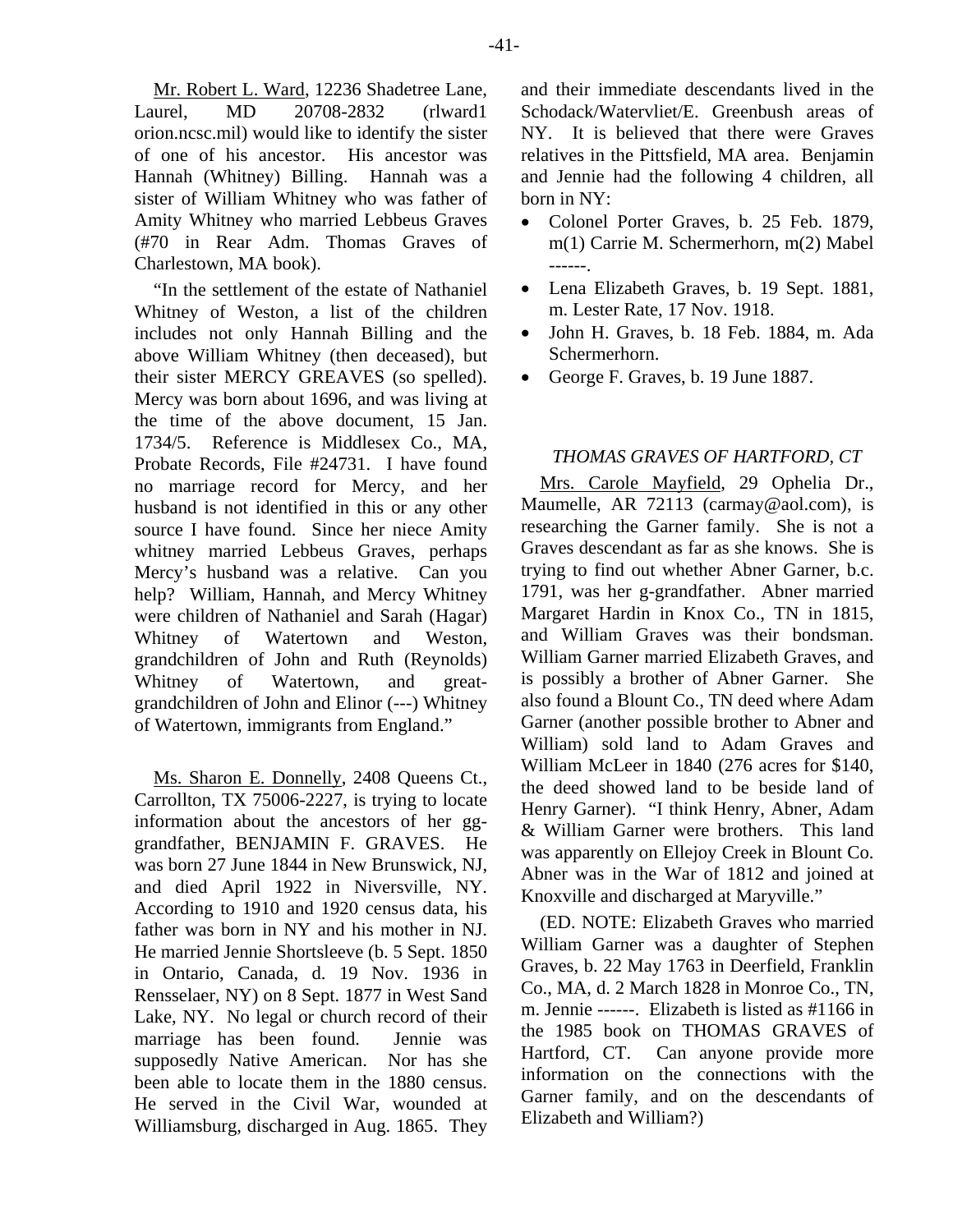Mr. David F. Graves, PO Box 25426, Charlotte, NC 28229-5426 (jrrg00a @prodigy.com), has sent a file of 378 descendants of his ancestor, Robert King Graves, #4066 in the Thomas Graves of Hartford book. Robert King Graves was born 24 June 1881 in Plainfield, IL, and died 15 May 1960 in Brownsdale, MN. He married Martha Elizabeth Truel, daughter of Benjamin Rupert Truel and Catherine Ann Bobleter, on 18 April 1906 in Monticello, IA.

#### *JOHN GRAVES OF CONCORD, MA*

Mrs. Jean D. Schaefer, 12464 Robson Rd., Grafton, OH  $44044$ , is descended John<sup>1</sup>, Benjamin<sup>2</sup>, Joseph<sup>3</sup>, Cornelius<sup>4</sup>, Stephen<sup>5</sup>, Major<sup>6</sup>. She would like to learn more about Sarah, the wife of Joseph Graves, including her last name, the names of her parents, when and where she was born, and where she died. The date of her death was 16 March 1751.

Joseph<sup>3</sup> Graves was born 1 Sept. 1679 in Concord, MA, and died after 2 April 1756. He went with his father to Saybrook, CT. about 1700, and bought and sold land there as late as 1735. He next appeared as a resident of New Cambridge, a part of Farmington, CT, in 1743. He owned land there, and in a part of Waterbury, CT that later became Plymouth.

### *SOUTHERN GRAVES FAMILIES*

Ms. Joan E. Rambo, 2310 North Alona, Santa Ana, CA 92706-1847, is looking for the ancestry of her TALITHA GRAVES (last name not absolutely certain). Her headstone in Denton Co., TX shows she was born 1820, died 1870. The census shows she was born in NC.

Her husband, John Yates (or Yeates), was b.c. 1815 in KY, died 3 Dec. 1889 in Denton Co., TX. They were in the 1840 census in Searcy Co., AR, 1850 census in Ellis Co., TX, and 1860 and 1870 in Denton Co., TX.

Their children were: (1) Sarah Elizabeth, b.c. 1838, AR, m. Jeremiah Conklin Jones, (2) Mary, b. 6 Oct. 1840 (about), m. Alexander Fleming Walker, (3) Benjamin, b.c. 1842, AR, (4) William, b.c. 1844, AR, (5) Amy, b.c. 1846, m. John Stone, (6) David, b.c. 1848, AR, (7) Nancy A., b.c. 1849, m. Phillip Barnes, (8) Melvina, b.c. 1853, m. ------ Glaze, (9) John L., b.c. 1854, TX, (10) Lucy, b.c. 1857, TX, m. Joe Smith, (11) Rachel Annie, b.c. 1859, TX, m. Sam F. Hendrix.

Mr. Ross L. Graves, 223 Lexington Ave., San Francisco, CA 94110 (graves.ross @gene.com), would like to learn more about his ancestor STEPHEN GRAVES. Little is known about him, and it is said that even his son Meade didn't know him.

Stephen was born about 1870 and married Evelyn Cheatham in the late 1890's in Orange, TX. He had only one child by Evelyn. Stephen was probably his middle name but the one he went by. Family lore is that he had brothers in Bryan, TX.

The descent is: (1) Stephen, (2) Meade Graves, b.c. 1899, TX, (3) Dean H. Graves, b. 1929, (4) Ross L. Graves, b. 1967.

Mrs. Jeraldine Graves Peek, 6 Ponca St., Sherwood, AR 72120, descended from RANSOM M. GRAVES of MS, had a query on p. 117, 1992 GFNL. She is still looking for the ancestry of Ransom. (ED. NOTE: It is believed that he is probably descended from JAMES GRAVES and Mary Copeland of VA & GA, but how?)

One of the children by Ransom's first marriage to Martha Annie Edwards was Columbus S. Graves, b.c. 1846. Just recently, Mr. H. W. ("Bud") Graves forwarded a message from Ms. Elaine Randall English, P.O. Box 341, Lakemont, GA 30552-0341 (eng4@stc.net), giving the following information about Columbus S. Graves and his descendants. Proof is needed that this is the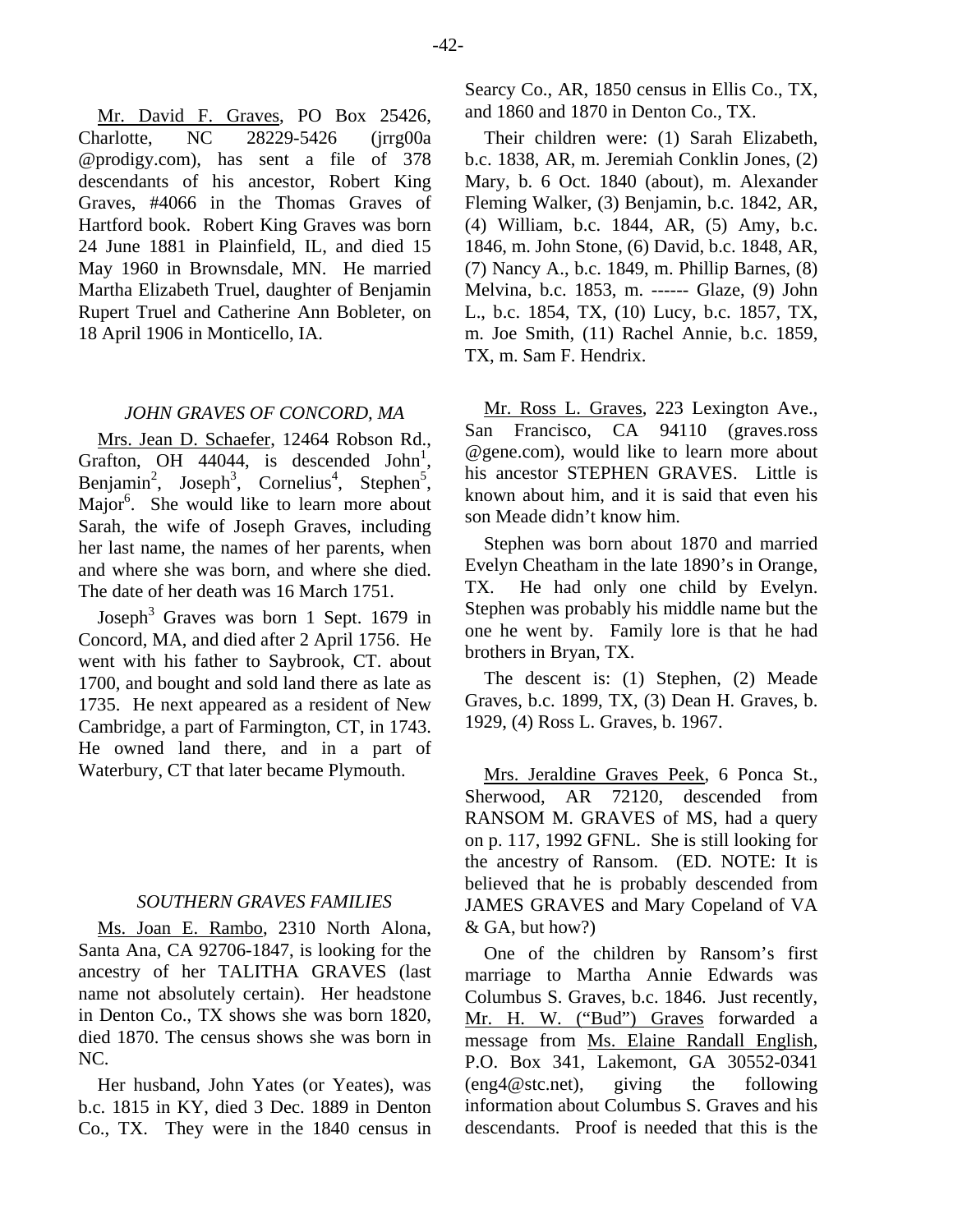same Columbus S. Graves, although it certainly looks as if it is. Also, she said: "I am not a Graves descendant, but I am a Moore descendant. The wife of Columbus S. Graves was Rozella G. Moore, my grandfather's sister, both the children of Thomas Moore and Lydia Thetford. If you happen to have anything in the Graves files concerning this Moore family, I would love knowledge of that." She is willing to share Moore information.

### DESCENDANTS OF COLUMBUS S. GRAVES OF MS

#### GENERATION 1

Columbus S. Graves (1) was born 4 Jan. 1844, and died 6 March 1900 in Batesville, Panola Co., MS (probably). He married Rozella G. Moore, daughter of Thomas Moore and Lydia Thetford, on 20 July 1870 in Copiah Co., MS.

Children - Graves

- 2. Thomas Augustus Graves, b. 8 Sept. 1872, m. Katie Wise, Feb. 1894, d. 24 Aug. 1939.
- +3. Ella Graves, b. 31 Oct. 1874, m. S. J. Hillhouse, 12 Jan. 1896, d. 3 April 1905.
	- 4. Alice Catherine Graves, b. 11 Oct. 1877, m. J. R. Summer, 1 May 1904, d. 9 Feb. 1931.
	- 5. Patrick Henry Graves, b. 18 Aug. 1879, d. 14 Jan. 1902.
	- 6. Mary Stokes Graves, b. 7 July 1881, m. T. P. Moore, 27 April 1906, d. 15 March 1911.
	- 7. Lizzie Leigh Graves, b. 11 June 1883, d. 5 Sept. 1886.
- +8. Charles Frederick Graves, b. 21 Oct. 1885, m. Robbie Whitten, 27 Dec. 1919, d. June 1950.
- +9. Percy V. Graves, b. 19 March 1888, m. Emma Goff Flint, 3 Dec. 1919, d. 5 Aug. 1961.
	- 10. Vetta Perkins Graves, b. 29 July 1890, m. James Fletcher, 24 Dec. 1912, d. 27 Feb. 1951.

 11. Robert Boyd Graves, b. 7 Aug. 1892, d. 8 Oct. 1894.

#### GENERATION 2

Ella Graves (3) was born 31 Oct. 1874 and died 3 April 1905. She married S. J. Hillhouse on 12 Jan. 1896. They were both buried at Magnolia Cem., Batesville, Panola Co., MS.

# Children - Hillhouse

- 12. Bea Hillhouse, b. 15 July 1898, m. Martin Deaton.
- 13. Maurine Hillhouse.

Charles Frederick Graves (8) was born 21 Oct. 1885 and died in June 1950. He married Robbie Whitten, daughter of Robert Whitten and Ella Johnson, on 27 Dec. 1919 in Florence, AL. They were both buried at Magnolia Cem., Batesville, MS.

#### Children - Graves

- 14. Charles Frederick Graves, Jr., b. 20 Dec. 1922, m. Edith Spears Nickle.
- 15. Rosella Virginia Graves, b. 29 April 1921, m. Wilfred Daugherty.
- 16. Robert Whitten Graves, b. 26 June 1925, m. Mary Alice Faulkner, d. 1 Sept. 1967.
- 17. Sarah Pauline Graves, m. Taylor McElroy.

Percy V. Graves (9) was born 19 March 1888 and died 5 Aug. 1961. He married Emma Goff Flint, daughter of Calvin Flint and Mary Gage, on 3 Dec. 1919 in Batesville, Panola Co., MS. They were both buried at Magnolia Cem., Batesville, Panola Co., MS.

#### Children - Graves

- 18. Percy V. Graves, Jr., b. 12 July 1921.
- 19. Billy Gage Graves, b. 16 Dec. 1932, d. 19 May 1953.
- 20. Edwin Flint Graves, b. 9 July 1929, d. 29 Sept. 1929.

Mrs. Janice S. Middleton, 1140 Smyrna Rd., Hazlehurst, MS 39083-9047, is descended from JAMES GRAVES and Mary Copeland of VA & GA, and has been gathering information on this family for a book. Her descent is (1)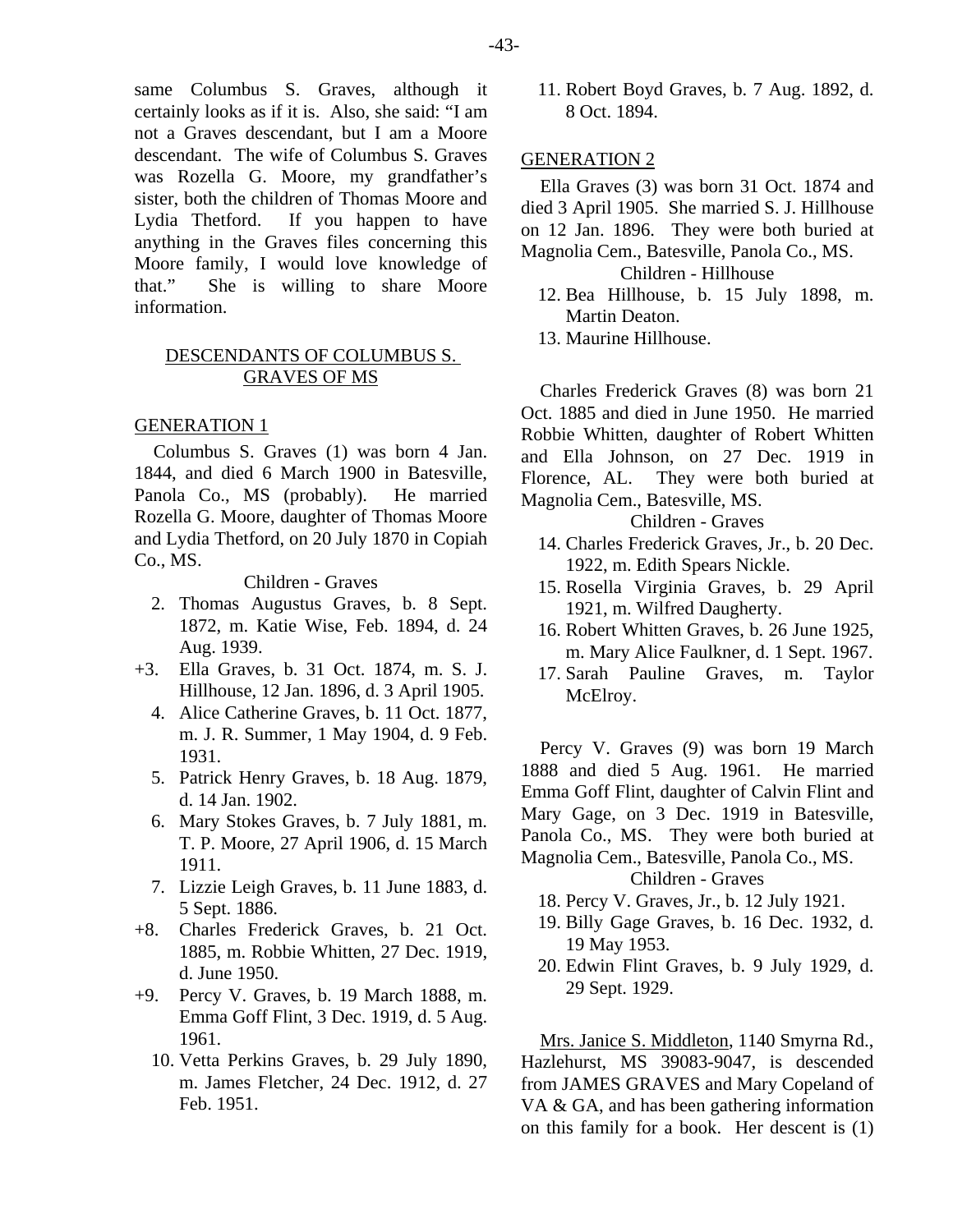James, (2) William W., b.c. 1769, m. Nancy ------, (3) Middleton, b.c. 1803, m. Matilda Herrington, (4) Mary Ann Graves, b.c. 1828, m. James Thomas Foles, (5) Susan Esula Foles, (6) Robert Homer Middleton, (7) Joe Floyd Middleton, m. Janice Kay Stadler.

She believes it is probable that  $Robert<sup>2</sup>$ Graves, a son of James<sup>1</sup>, was the father of ROBERT HIRAM GRAVES, b.c. 1785 in GA, who married Celia Ann Dickens. It has long been wondered who the parents of Robert Hiram Graves were. Please let us know if you have any evidence to support this connection.

Ms. Julie Crowley, 19 Dorset Lane, Stamford, CT 06907 (jcrowley19@aol.com), is descended from Sarah ("Sallie") Graves, b. 24 May 1823 in Randolph Co., NC, daughter of LEONARD GRAVES and Mary Callicott of NC (according to her death record), d. 20 Feb. 1896 in Ladoga, Montgomery Co., IN, buried in Ladoga Cem. Sarah married Drake Brookshire in Montgomery Co., IN in 1841. He was son of Joel Brookshire and Sarah ("Sallie") Clack. They had the following 10 children, surname Brookshire:

- Andrew G.
- Allen, b.c. 1846, d. 19 Jan. 1916.
- Alexander M., b. 12 May 1848, m. Martha ("Mattie") Auman.
- James
- Mary Elizabeth, m. Lafayette Young.
- (Hon.) Elijah V.
- Joel, b. 1839, d. 13 Nov. 1927.
- Thomas D., m. Emma Jane Myers.
- Swan C., b. 1864, m. Mary M. Tobin.
- Lee, b. 1867, m. Ethel ------.

(ED. NOTE: I think it is very likely that Leonard Graves is descended from or closely related to John Graves and Margery Harvey of Randolph Co., NC, but a connection is not known. There was a possible son of John Graves named Leonard, but it is not known whether this is the same Leonard. Help is needed.)

Ms. Joan Brink, P.O. Box 1760, Eatonville, WA 98328 (Merian@aol.com), is not a Graves descendant but an Utley descendant.. She has a connection to a Graves family through the marriage of Columbia Ann Graves to John Barron, son of Mary Utley and Francis Barron. She would like to learn more about this part of the Graves family.

From the 1850, 1860, and 1870 censuses for Henderson Co., KY, and marriage records:

James Graves, b.c. 1816, MD, carpenter, m. Ella ------, b.c. 1818, IN. All children born in KY.

#### Children - Graves

- America Sophronia (or Sophronia America) Graves, b.c. 1843.
- Columbia Ann Graves, b.c. 1845, m(1) John Barron, m(2) John Perry. He was a brick mason, b.c. 1843.
- Alice Victoria Graves, b.c. 1850.
- James Graves, b.c. 1852, m. Belle ------.

Henderson Co. Deed book 24, p. 370 (Deeds for 1896), mentions Ella Graves, Sophronia Graves, Alice V. Graves, Ann C. Barron and her husband John Barron. It also mentions James Graves Jr. and his wife Belle.

Can anyone place this family?

Ms. Christie Ferguson Cirone, 715 North University St., Peoria, IL 61606 (christiefc @aol.com), is looking for information on the widow Mary (Gill) Farguson/Ferguson, daughter of Joseph and Elizabeth Gill of Chesterfield Co., VA. Mary Gill first married John Farguson of Henrico (later Chesterfield) Co., VA. After John Farguson's death in 1786 in Bedford Co., VA, his widow married a Mr. Graves. Who was he? It's possible that Mary returned to Chesterfield Co. from Bedford Co. to be near her children still living there, and it was there that she remarried.

"A cousin found a will abstract of King Farguson (son of Mary Gill and John Farguson), which mentions his mother, Mary Graves. We believe she m(2) Francis (?) Graves."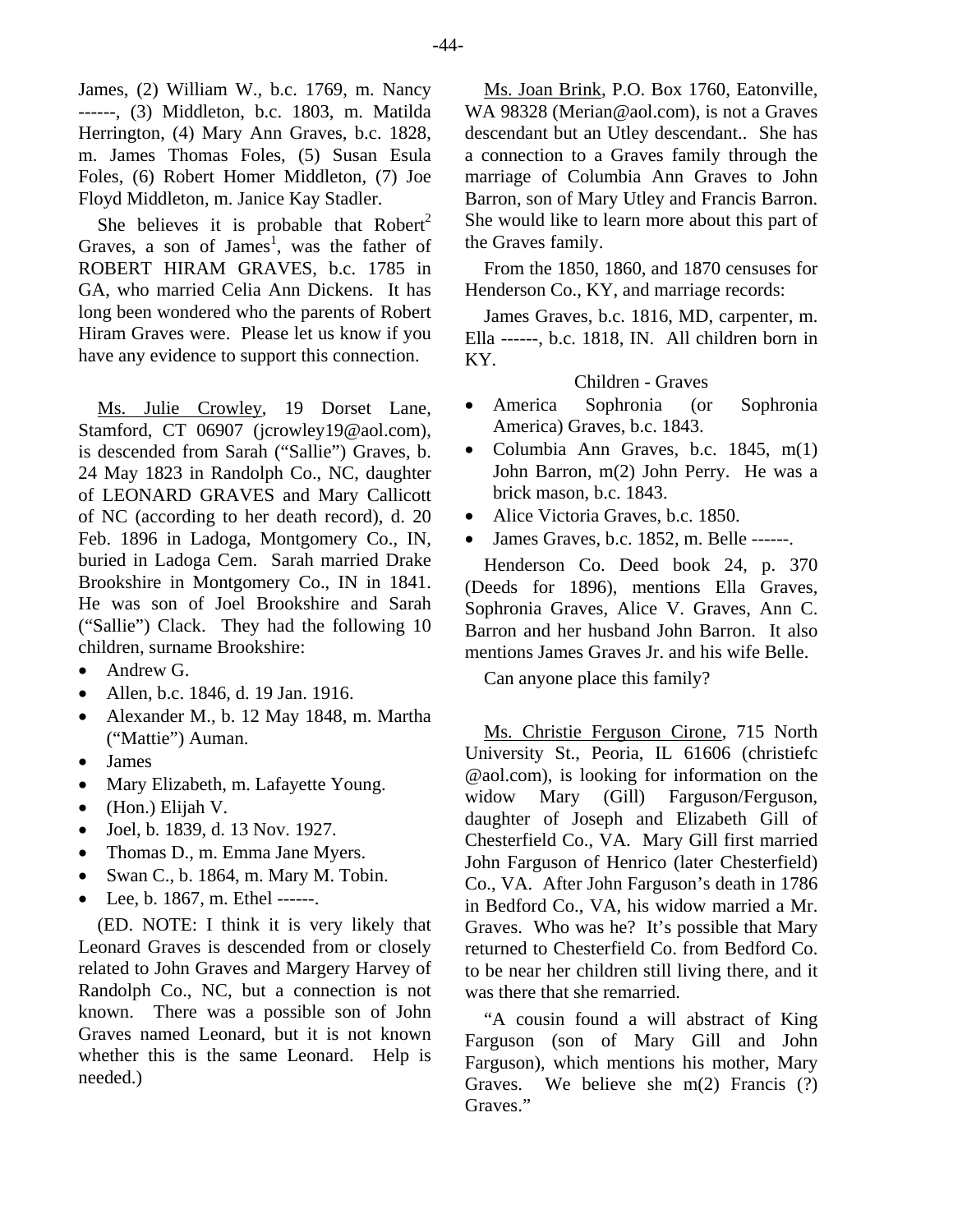"Another wrinkle in this is trying to prove the identity of the wife of John Farguson Jr. (son of Mary Gill and John Ferguson Sr.). We can't find a marriage record, and believe that the compiler of records erred in transcribing the name, as there is a marriage listing for Keziah Belcher and John Paulevon (same no. of letters as Ferguson), in the right time frame. A more important clue is the surety on Keziah's marriage record: Francis Groves (probably Francis Graves)."

Mr. Michael E. Laughton, 2370 C Gemini Dr., Honolulu, HI 96818 (cakw04a @prodigy.com), wrote "My gggg-granddad Lyman J. Laughton married a BETTIE W. GRAVES in Richmond, VA on 26 June 1866. They had 5 daughters: Carrie Sue Laughton, b. 12 April 1867, Henrico Co., VA; Mary Alberta Laughton, b. 31 Oct. 1869, NY City, NY; Gracie Louise Laughton, b. 28 Sept. 1871, New Brunswick, NJ; Sarah Estelle Laughton, b. 27 Aug. 1877, Richmond, VA; and Rose Laughton. Bettie was born 24 Sept. 1848 in Hanover Co., VA, and died 10 Feb. 1878 in Richmond, VA. She is buried in Richmond's Hollywood Cem. This was Lyman's second wife."

Mike is a descendant of Lyman J. Laughton and his first wife, Ann Eliza Wingo. Ann died 2 weeks after giving birth to a son. Lyman served as a Confederate nurse in a Richmond hospital.

After Bettie died in Richmond, Lyman moved to New Jersey where he remarried again and had 4 more children.

Mr. David N. Williamson, 133 Superior Dr., Moselle, MS 39459 (davewill@digimag.net), is looking for more information on probable brothers JOHN A. GRAVES and J.J. ("JAP") GRAVES, and their parents. John Addison (or John Anderson according to a 1898 land patent) Graves was born 1860 and died 1949. He married Rachel L. Sanford. She was born 1863 and died 1918. They first appear in the NW corner of Lamar Co., MS. Their children were:

- Buford Jasper Graves, 1900-1995, Lamar Co., MS
- Louis or Lewis Graves, Jefferson Davis Co., MS
- Oscar Graves, 24 March 1886-3 Feb. 1971, Lamar Co., MS
- John Claude Graves (David's grandfather), 1897-1987
- Zeke Graves, Jefferson Davis Co., MS

J. J. ("Jap") Graves married and had children: Van Graves and Arvin Graves.

Mr. Kenneth Vance Smith, 4651 Evereve Circle, Lake Forest, CA 92630-3604 (KenVSmith@aol.com), is descended from ALICE MALINDA GRAVES (called Malinda) and Wells Godwin, married about 1832. She was born about 1810 or 1813 in SC, and died in 1872 in AL. He was born about 1791 in NC, and died 31 March 1873 in Butler Co., AL.

Alice and Wells were in Russell Co., AL by 1832, living there for over 10 years, then went to Butler Co., AL in 1858. It is there that they lived out the remainder of their lives.

Malinda may have had a brother, Thomas Graves, who married Catherine Godwin, a sister of Wells Godwin. They were living in Union Springs, AL in 1858.

All the children of Wells and Malinda were born in Russell Co., AL, with the possible exception of the first one:

- Mary Ann Godwin
- Andrew Jackson Godwin, b. 5 March 1833, m. Lucinda G. Lamb, 8 Oct. 1857, d. 28 Dec. 1920.
- Thomas Godwin, b.c. 1835.
- Sarah Godwin, b.c. 1836, d. April 1850 (Russell Co., AL).
- Benjim G. Godwin, b.c. 1841, d. 1866 (Butler Co., AL).
- Silvistin Godwin, b.c. 1847.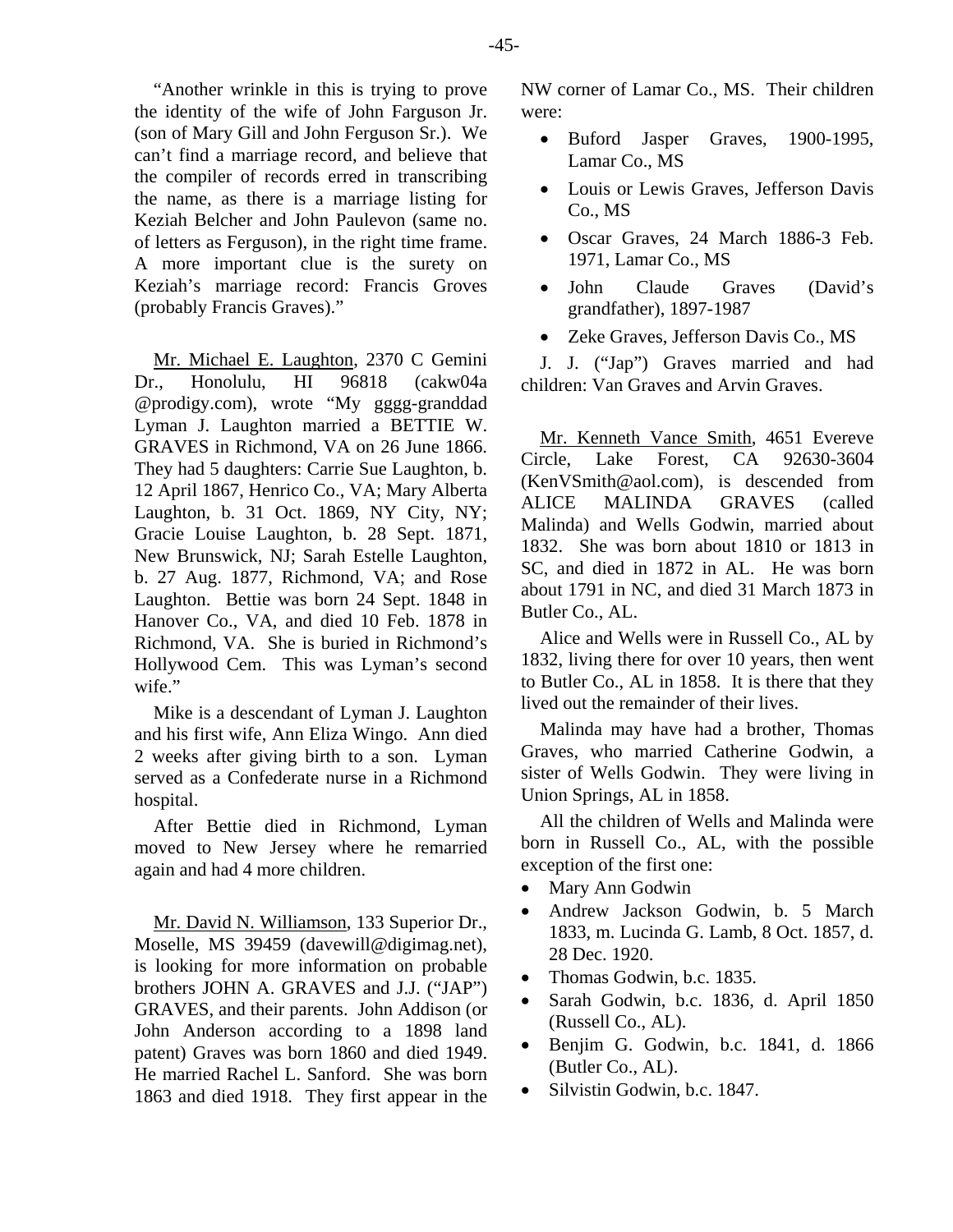- Frank M. Godwin, b.c. 1850, d. 1866 (Butler Co., AL).
- John Albert Godwin, b.c. 1852.

"I have obtained some new information that pushes my Godwin line back a generation and proves that Wells Godwin's father was John Godwin of Anson Co., NC. I found a land indenture in Anson Co., NC in 1809 where Wm. Johnson deeds to James, Thomas, Wells and John Godwin lots in Sneydesboro, NC that their father, John Godwin, purchased. I also have the Godwin brothers in the Cheraw and Chesterfield, SC area in the 1830's." From the Robert Graves book, "the only Graves around that area at the same time was Richard Graves, son of Robert Graves. Also from your book, Richard Graves had a daughter the right age for Malinda (born 1810) according to the census records. Richard also had two nieces named Malinda Graves. Also, both the Graves and Godwins lived very near the border of NC & SC and in close proximity to each other."

Can anyone provide more evidence that Malinda was a daughter of Richard Graves, descended from Capt. Thomas Graves of VA?

#### *CAPT. THOMAS GRAVES OF VA*

Ms. Diane Burgin, (wildburg@aol.com), is looking for information on BARBARA GRAVES who married William Burgin. His wife's name was shown on a deed. William was born 1765-70 and was in Fayette Co., KY on the 1790 census. He was on Shelby Co., KY tax list in later 1790's and had at least 2 daughters who married in that county. He and his wife had 14 children who are known, and they both died in Anderson Co., KY where he purchased land in 1827. There was a descendant of this couple named David Graves Burgin.

(ED. NOTE: There was a David Graves, born about 1730 in Louisa or Spotsylvania Co., VA, died 1808 in Shelby Co., KY, married Agnes Holloway, who supposedly had a daughter who married William Burgin. David's other children were: Edmund, William (possibly), Elizabeth, Richard, Susannah, Samuel, and a daughter who married William Connelly.

Can anyone provide more evidence that this daughter's name was Barbara, and any other information about them?)

Ms. Lynda Taylor, P.O. Box 133, Salado, TX 76571 (Ltaylor959@aol.com), needs information on Sally Graves (orphan of Ralph Graves) who married 20 Aug. 1771, Goochland Co., VA, Barrett Price (b. 17 April 1749). She is especially interested in a list of the children of Barrett and Sally. She knows they had at least one daughter, Martha, who married James Taliaferro

She hopes to find out whether Barrett and Sally were the parents of John Price, b.c. 1782, SC, who married Elizabeth ------. John and Elizabeth lived in AL, Humphries Co., TN, Weakley Co., TN, AL (maybe Washington Co.), Cass Co., TX, and Anderson Co., TX.

Did Sally and Barrett Price ever leave VA?

(ED. NOTE: Sally Graves, b. 1 Sept. 1756, was descended from Capt. THOMAS GRAVES of VA, via John<sup>2</sup>, Ralph<sup>3</sup>, Ralph<sup>4</sup>, Henry White<sup>5</sup>, Ralph<sup>6</sup>, Sally<sup>7</sup>.)

Mrs. Willie Mae Gross, 1488 Goates Rd., Troy, TX 76579-3640, would like to learn more about her part of the family. Her ancestor chart on the next page shows her descent from Mary Chilton<sup>9</sup> Graves, descended from Capt. THOMAS GRAVES of VA via John<sup>2</sup>, Thomas<sup>3</sup>, John<sup>4</sup>, Thomas<sup>5</sup>, Rice<sup>6</sup>, Thomas<sup>7</sup>, Benjamin Walter<sup>8</sup>.

Dr. Thomas L. Graves, 3400 11th St., Gulfport, MS 39501 (tlg3411@aol.com), submitted the following information.

# **Connection of Capt. Thomas Graves of VA with Alex Haley of Roots**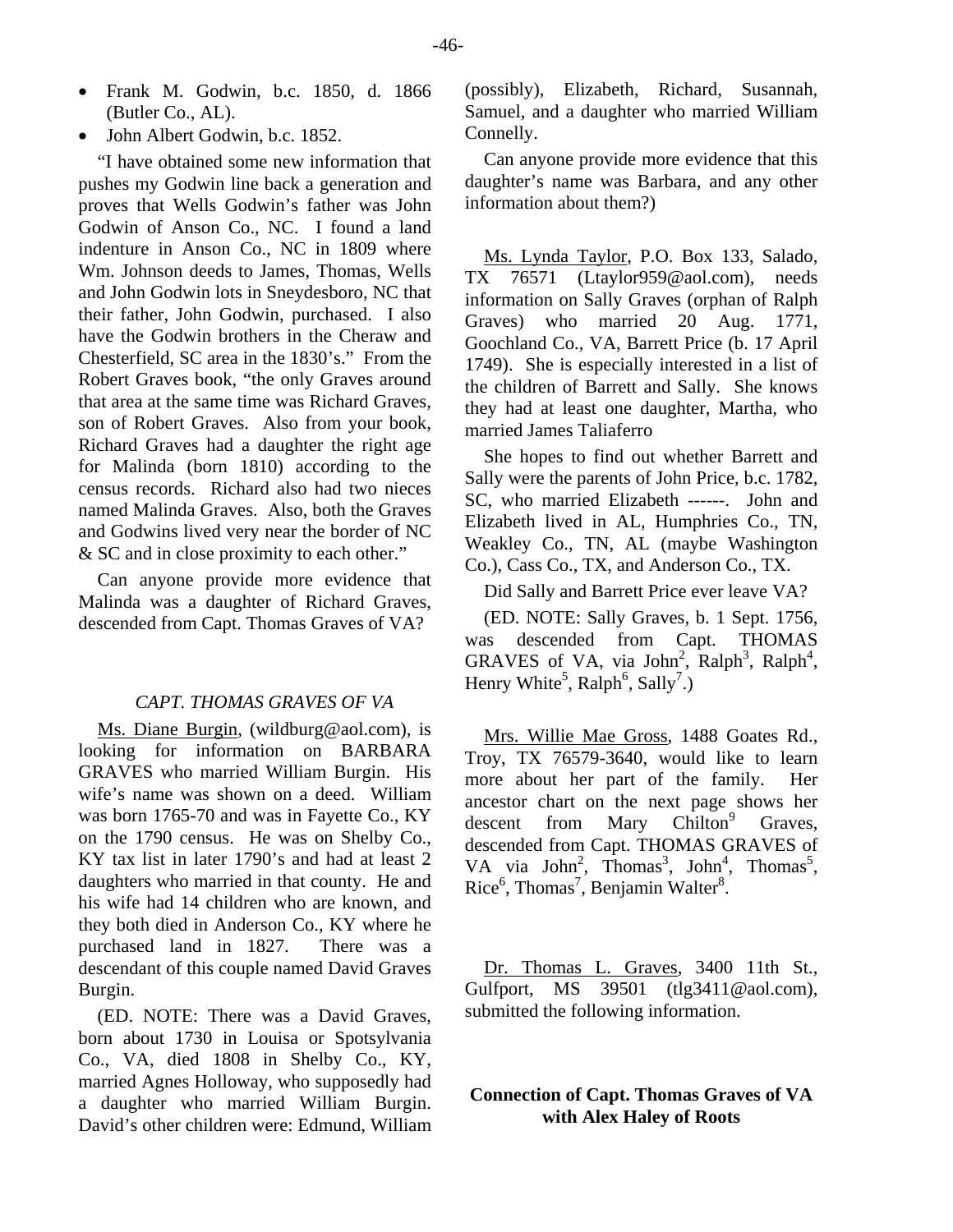#### GENERATION 7

Thomas Lea (1) had a child by Kizzie Waller. Kizzie was born 12 Sept. 1790, and died before 1860 in Caswell Co., NC. Her known ancestry is Kunta<sup>3</sup> Kinte, Omore<sup>2</sup>, Kairaba Kunta<sup>1</sup>. This is the family that was discussed in *Roots*, the book by Alex Haley, and also in the television series of the same name.

The ancestry of Thomas Lea is: (1) Capt. Thomas Graves, (2) John, (3) Thomas, (4) John, (5) Thomas, b. 1691, m. Ann Davenport,

- (6) Nancy, m. William Lea, (7) Thomas Lea.
- Thomas Lea married Sally Lea on 13 Oct.
- 1801. Sally was probably a cousin.

Children - Lea

+2. Chicken George Lea, b. 1806, m. Matilda MacGregor, Aug. 1827, d. 1890.

### GENERATION 8

Chicken George Lea (2) was born in 1806 in Caswell Co., NC, and died in 1890 in Henning, TN. He married Matilda MacGregor

in Aug. 1827. All their children were born in Caswell Co., NC. In 1856 the entire family was sold to a plantation owner by the name of Murray who lived in Alamance Co., NC. Since slaves were usually known by the last name of their owners, they changed their name at that time to Murray. In 1864, following the Emancipation Proclamation, they moved to Henning, Lauderdale Co., TN. Children - Lea  $+3$ . Virgil Murray, b. 1828, m. Lilly Sue Curry. 4. Ashford Murray, b. 1830. 5. George Murray, b. Jan. 1830.